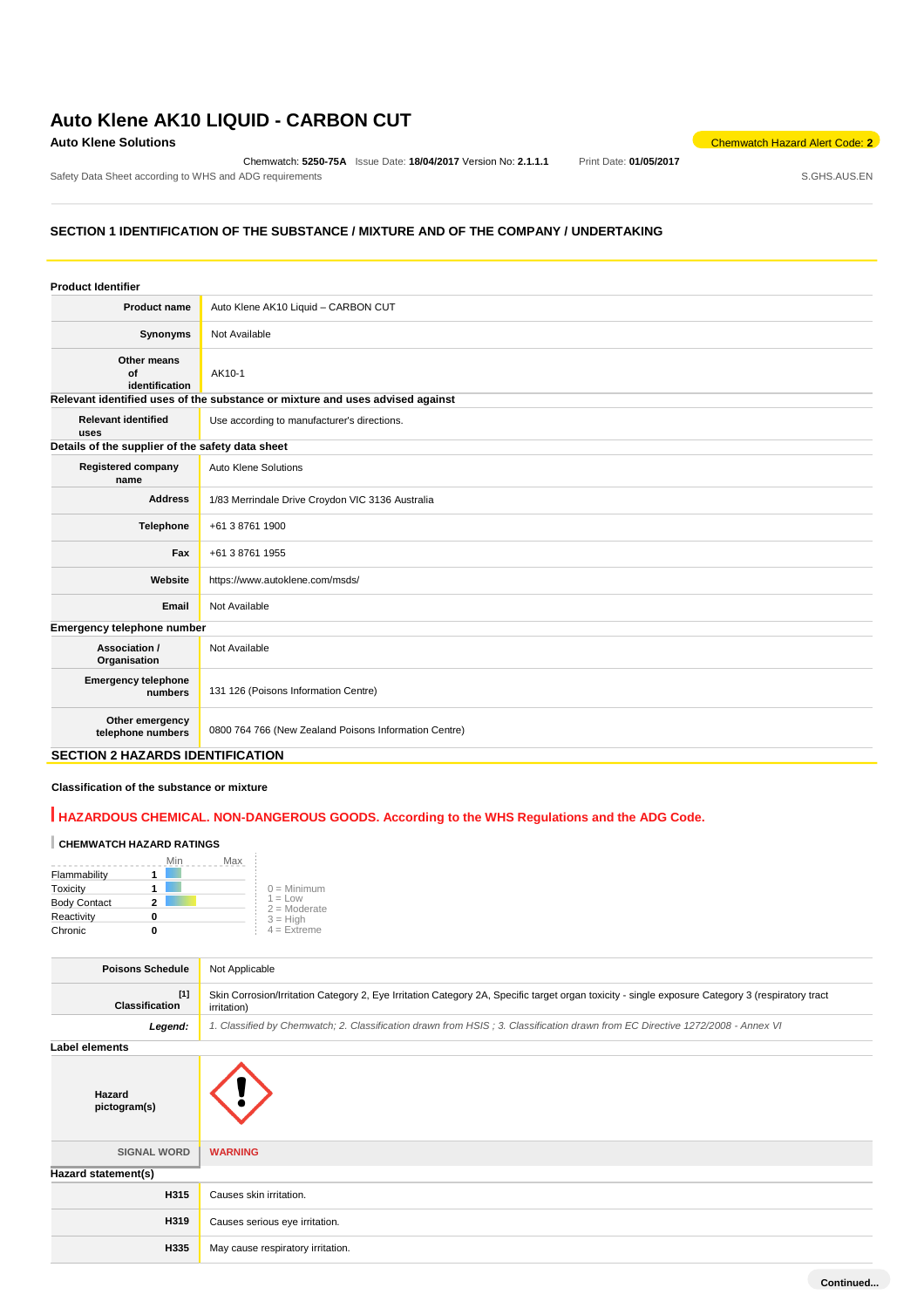## Chemwatch: **5250-75A** Page **2** of **14** Issue Date: **18/04/2017 Auto Klene AK10 LIQUID -CARBON CUT**

## Version No: **2.1.1.1** Print Date: **01/05/2017**

#### **Precautionary statement(s) Prevention**

| P271                                | Use only outdoors or in a well-ventilated area.                                                                                  |  |
|-------------------------------------|----------------------------------------------------------------------------------------------------------------------------------|--|
| P261                                | Avoid breathing mist/vapours/spray.                                                                                              |  |
| P280                                | Wear protective gloves/protective clothing/eye protection/face protection.                                                       |  |
| Precautionary statement(s) Response |                                                                                                                                  |  |
| P362                                | Take off contaminated clothing and wash before reuse.                                                                            |  |
| P305+P351+P338                      | IF IN EYES: Rinse cautiously with water for several minutes. Remove contact lenses, if present and easy to do. Continue rinsing. |  |
| P312                                | Call a POISON CENTER or doctor/physician if you feel unwell.                                                                     |  |
| P337+P313                           | If eye irritation persists: Get medical advice/attention.                                                                        |  |
| P302+P352                           | IF ON SKIN: Wash with plenty of soap and water.                                                                                  |  |
| P304+P340                           | IF INHALED: Remove victim to fresh air and keep at rest in a position comfortable for breathing.                                 |  |
| P332+P313                           | If skin irritation occurs: Get medical advice/attention.                                                                         |  |
| Precautionary statement(s) Storage  |                                                                                                                                  |  |
| P405                                | Store locked up.                                                                                                                 |  |
| P403+P233                           | Store in a well-ventilated place. Keep container tightly closed.                                                                 |  |
| Precautionary statement(s) Disposal |                                                                                                                                  |  |
| P501                                | Dispose of contents/container in accordance with local regulations.                                                              |  |
|                                     | <b>SECTION 3 COMPOSITION / INFORMATION ON INGREDIENTS</b>                                                                        |  |

#### **Substances**

See section below for composition of Mixtures

#### **Mixtures**

| <b>CAS No</b>                       | %[weight] | Name                                        |
|-------------------------------------|-----------|---------------------------------------------|
| 1344-28-1.                          | $15 - 45$ | aluminium oxide                             |
| 8042-47-5                           | $<$ 10    | white mineral oil (petroleum)               |
| 56-81-5                             | $<$ 10    | glycerol                                    |
| 64742-47-8                          | $<$ 10    | distillates, petroleum, light, hydrotreated |
| 8001-79-4                           | $<$ 1     | castor oil                                  |
| 102-71-6                            | $<$ 1     | triethanolamine                             |
| 7732-18-5                           | >50       | water                                       |
| <b>SECTION 4 FIRST AID MEASURES</b> |           |                                             |

### **Description of first aid measures**

| <b>Eye Contact</b>  | If this product comes in contact with the eyes:<br>. Wash out immediately with fresh running water.<br>Ensure complete irrigation of the eye by keeping eyelids apart and away from eye and moving the eyelids by occasionally lifting the upper and<br>lower lids. • Seek medical attention without delay; if pain persists or recurs seek medical attention.<br>Removal of contact lenses after an eye injury should only be undertaken by skilled personnel.                                     |
|---------------------|-----------------------------------------------------------------------------------------------------------------------------------------------------------------------------------------------------------------------------------------------------------------------------------------------------------------------------------------------------------------------------------------------------------------------------------------------------------------------------------------------------|
| <b>Skin Contact</b> | If skin contact occurs:<br>Immediately remove all contaminated clothing, including footwear.<br>Flush skin and hair with running water (and soap if available).<br>▶ Seek medical attention in event of irritation.                                                                                                                                                                                                                                                                                 |
| <b>Inhalation</b>   | If fumes or combustion products are inhaled remove from contaminated<br>area. Lay patient down. Keep warm and rested.<br>> Prostheses such as false teeth, which may block airway, should be removed, where possible, prior to initiating first aid procedures.<br>▶ Apply artificial respiration if not breathing, preferably with a demand valve resuscitator, bag-valve mask device, or pocket mask as trained.<br>Perform CPR if necessary.<br>Transport to hospital, or doctor, without delay. |
| Ingestion           | <b>If swallowed do NOT induce vomiting.</b><br>If vomiting occurs, lean patient forward or place on left side (head-down position, if possible) to maintain open airway and prevent aspiration.<br>• Observe the patient carefully.<br>Never give liquid to a person showing signs of being sleepy or with reduced awareness; i.e. becoming<br>unconscious. Give water to rinse out mouth, then provide liquid slowly and as much as casualty can<br>comfortably drink. • Seek medical advice.      |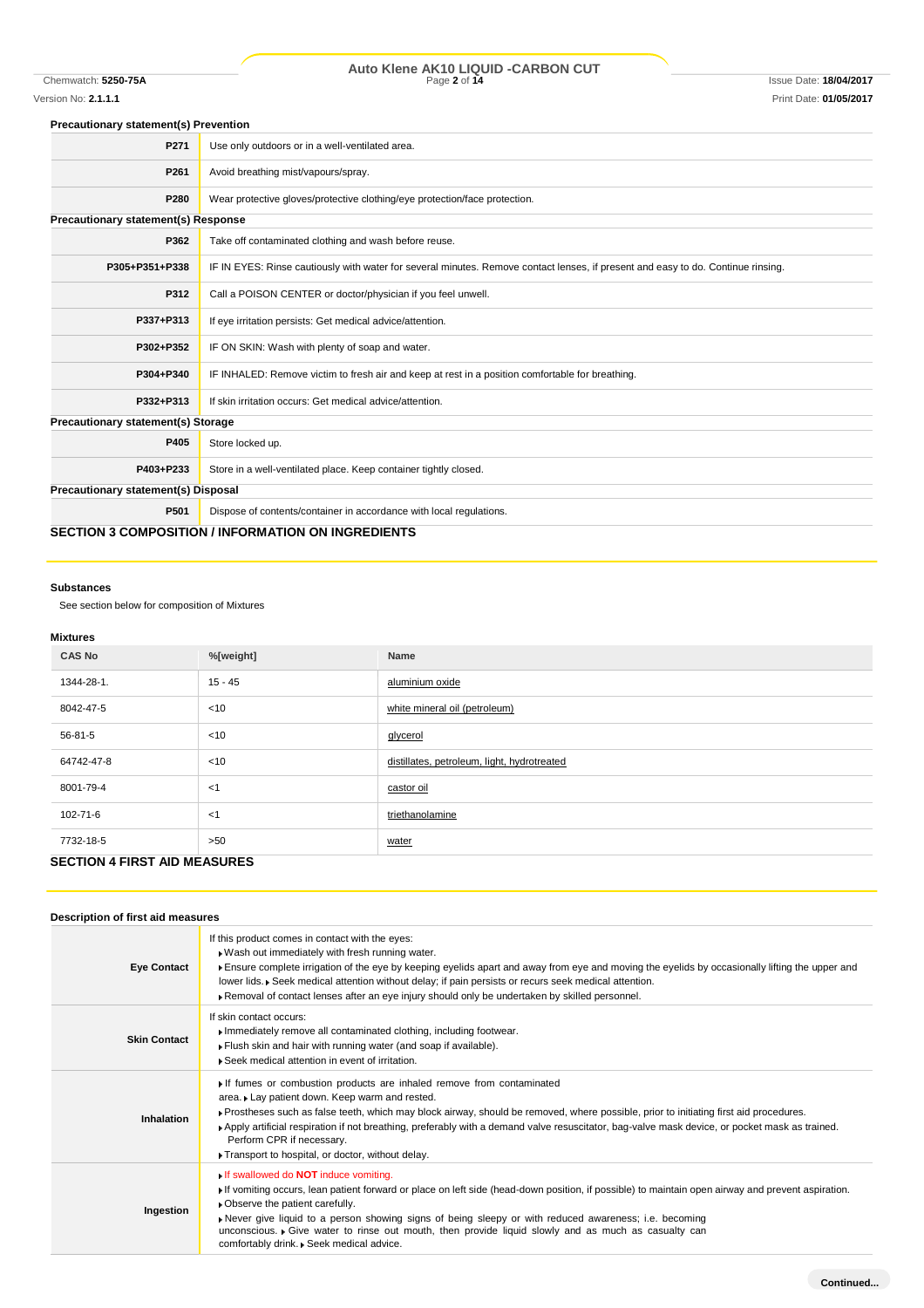## Chemwatch: **5250-75A** Page **3** of **14** Issue Date: **18/04/2017 Auto Klene AK10 LIQUID -CARBON CUT**

Version No: **2.1.1.1** Print Date: **01/05/2017**

#### **Indication of any immediate medical attention and special treatment needed**

Treat symptomatically.

- Manifestation of aluminium toxicity include hypercalcaemia, anaemia, Vitamin D refractory osteodystrophy and a progressive encephalopathy (mixed dysarthria-apraxia of speech, asterixis, tremulousness, myoclonus, dementia, focal seizures). Bone pain, pathological fractures and proximal myopathy can occur.
- Symptoms usually develop insidiously over months to years (in chronic renal failure patients) unless dietary aluminium loads are excessive.
- Serum aluminium levels above 60 ug/ml indicate increased absorption. Potential toxicity occurs above 100 ug/ml and clinical symptoms are present when levels exceed 200 ug/ml. Deferoxamine has been used to treat dialysis encephalopathy and osteomalacia. CaNa2EDTA is less effective in chelating aluminium.
	- [Ellenhorn and Barceloux: Medical Toxicology]

#### **SECTION 5 FIREFIGHTING MEASURES**

#### **Extinguishing media**

The product contains a substantial proportion of water, therefore there are no restrictions on the type of extinguishing media which may be used. Choice of extinguishing media should take into account surrounding areas.

Though the material is non-combustible, evaporation of water from the mixture, caused by the heat of nearby fire, may produce floating layers of combustible substances. In such an event consider: Foam. Edry chemical powder. Fcarbon dioxide.

#### **Special hazards arising from the substrate or mixture**

| <b>Fire Incompatibility</b>                  | None known.                                                                                                                                                                                                                                                                                                                                                                                                                                                                                                   |
|----------------------------------------------|---------------------------------------------------------------------------------------------------------------------------------------------------------------------------------------------------------------------------------------------------------------------------------------------------------------------------------------------------------------------------------------------------------------------------------------------------------------------------------------------------------------|
| <b>Advice for firefighters</b>               |                                                                                                                                                                                                                                                                                                                                                                                                                                                                                                               |
| <b>Fire Fighting</b>                         | Alert Fire Brigade and tell them location and nature of hazard.<br>» Wear breathing apparatus plus protective gloves.<br>▶ Prevent, by any means available, spillage from entering drains or water courses.<br>• Use water delivered as a fine spray to control fire and cool adjacent area.<br>» DO NOT approach containers suspected to be hot.<br>► Cool fire exposed containers with water spray from a protected location.<br>If safe to do so, remove containers from path of fire.                     |
| <b>Fire/Explosion</b><br>Hazard              | Combustible.<br>Slight fire hazard when exposed to heat or flame.<br>Heating may cause expansion or decomposition leading to violent rupture of<br>containers. • On combustion, may emit toxic fumes of carbon monoxide (CO).<br>May emit acrid smoke.<br>Mists containing combustible materials may be explosive.<br>Combustion products include:<br>carbon dioxide (CO2)<br>acrolein<br>hydrogen chloride<br>phosgene<br>hydrogen fluoride<br>other pyrolysis products typical of burning organic material. |
| <b>HAZCHEM</b>                               | Not Applicable                                                                                                                                                                                                                                                                                                                                                                                                                                                                                                |
| <b>SECTION 6 ACCIDENTAL RELEASE MEASURES</b> |                                                                                                                                                                                                                                                                                                                                                                                                                                                                                                               |

### **Personal precautions, protective equipment and emergency procedures**

See section 8

#### **Environmental precautions**

See section 12

#### **Methods and material for containment and cleaning up**

| <u>Methous and material for containment and cleaning up</u> |                                                                                                                                                                                                                                                                                                                                                                                    |
|-------------------------------------------------------------|------------------------------------------------------------------------------------------------------------------------------------------------------------------------------------------------------------------------------------------------------------------------------------------------------------------------------------------------------------------------------------|
| <b>Minor Spills</b>                                         | Remove all ignition sources.<br>Clean up all spills immediately.<br>Avoid breathing vapours and contact with skin and eyes.<br>► Control personal contact with the substance, by using protective equipment. ►<br>Contain and absorb spill with sand, earth, inert material or vermiculite.<br>$\bullet$ Wipe up.<br>• Place in a suitable, labelled container for waste disposal. |
| <b>Major Spills</b>                                         | Moderate hazard.<br>Clear area of personnel and move upwind.<br>Alert Fire Brigade and tell them location and nature of hazard.<br>. Wear breathing apparatus plus protective gloves.<br>Prevent, by any means available, spillage from entering drains or water<br>course. ▶ No smoking, naked lights or ignition sources.<br>Increase ventilation.                               |

Personal Protective Equipment advice is contained in Section 8 of the SDS.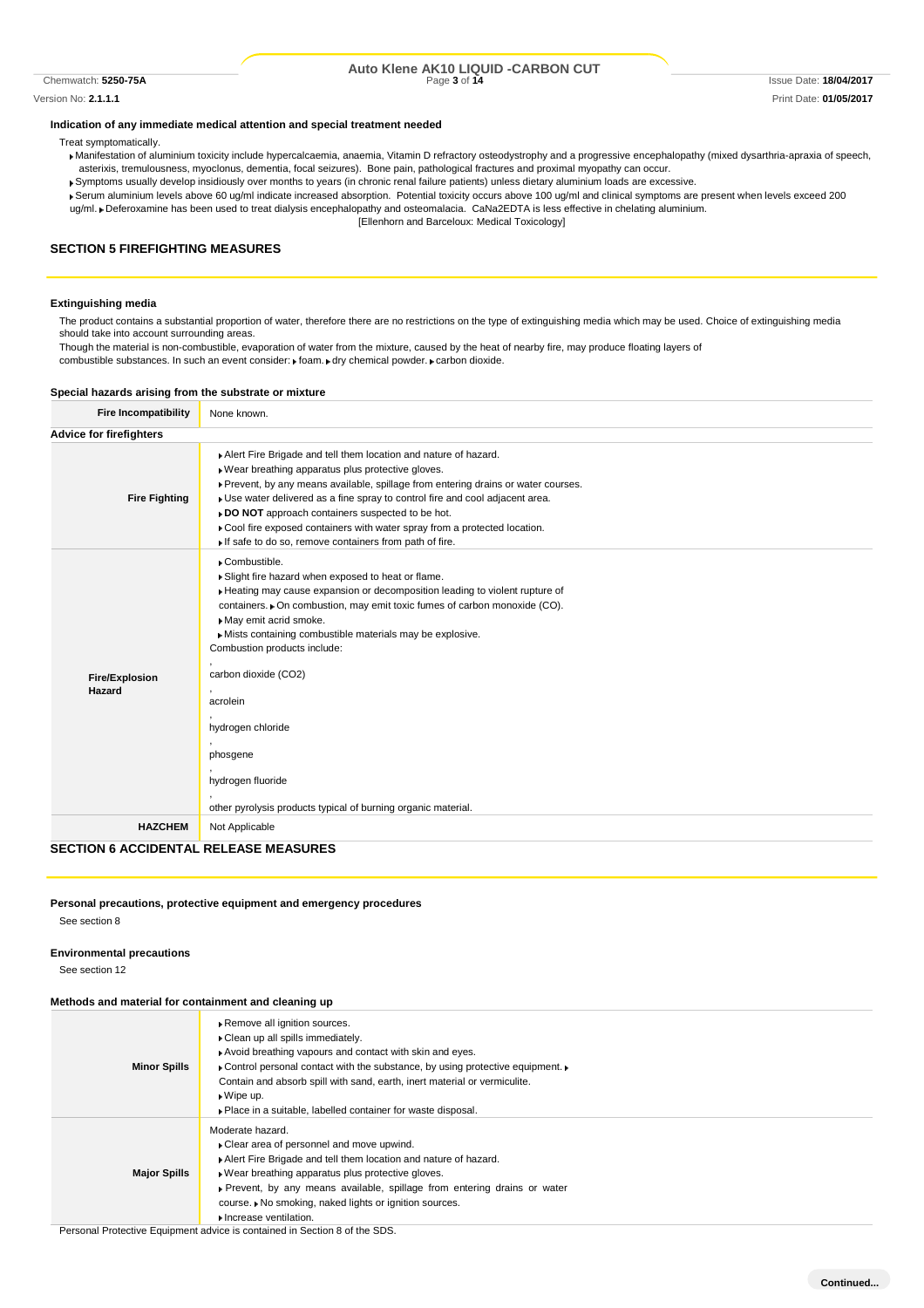### **SECTION 7 HANDLING AND STORAGE**

| Precautions for safe handling     |                                                                                                                                                                                                                                                                                                                                                                                                                |
|-----------------------------------|----------------------------------------------------------------------------------------------------------------------------------------------------------------------------------------------------------------------------------------------------------------------------------------------------------------------------------------------------------------------------------------------------------------|
| Safe handling                     | <b>DO NOT</b> allow clothing wet with material to stay in contact with skin<br>Avoid all personal contact, including inhalation.<br>. Wear protective clothing when risk of exposure occurs.<br>Use in a well-ventilated area.<br>▶ Prevent concentration in hollows and sumps.                                                                                                                                |
|                                   | DO NOT enter confined spaces until atmosphere has been checked.<br>DO NOT allow material to contact humans, exposed food or food utensils.<br>Avoid contact with incompatible materials.                                                                                                                                                                                                                       |
| Other information                 | Store in original containers.<br>Keep containers securely sealed.<br>No smoking, naked lights or ignition sources.<br>Store in a cool, dry, well-ventilated area.<br>Store away from incompatible materials and foodstuff containers.<br>Protect containers against physical damage and check regularly for leaks.<br>. Observe manufacturer's storage and handling recommendations contained within this SDS. |
|                                   | Conditions for safe storage, including any incompatibilities                                                                                                                                                                                                                                                                                                                                                   |
| Suitable container                | Metal can or drum<br>Packaging as recommended by manufacturer.<br>Check all containers are clearly labelled and free from leaks.                                                                                                                                                                                                                                                                               |
| <b>Storage</b><br>incompatibility | Avoid reaction with oxidising agents                                                                                                                                                                                                                                                                                                                                                                           |
|                                   | <b>SECTION 8 EXPOSURE CONTROLS / PERSONAL PROTECTION</b>                                                                                                                                                                                                                                                                                                                                                       |

**Control parameters**

T

#### T **OCCUPATIONAL EXPOSURE LIMITS (OEL)**

**INGREDIENT DATA**

| Source                                 | Ingredient                                  | <b>Material name</b>      | <b>TWA</b>         | <b>STEL</b>   | Peak          | <b>Notes</b>  |
|----------------------------------------|---------------------------------------------|---------------------------|--------------------|---------------|---------------|---------------|
| Australia Exposure<br>Standards        | aluminium oxide                             | Aluminium oxide           | $10 \text{ mg/m}$  | Not Available | Not Available | Not Available |
| Australia Exposure<br>Standards        | white mineral oil (petroleum)               | White spirits             | 790 mg/m3          | Not Available | Not Available | Not Available |
| Australia Exposure<br>Standards        | glycerol                                    | Glycerin mist             | $10 \text{ mg/m}$  | Not Available | Not Available | Not Available |
| Australia Exposure<br>Standards        | distillates, petroleum, light, hydrotreated | Oil mist, refined mineral | $5 \text{ mg/m}$   | Not Available | Not Available | Not Available |
| Australia Exposure<br><b>Standards</b> | triethanolamine                             | Triethanolamine           | $5 \text{ mg/m}$ 3 | Not Available | Not Available | Sen           |

**EMERGENCY LIMITS**

| Ingredient                                     | <b>Material name</b>                                                      |                     | TEEL-1            | TEEL-2            | TEEL-3              |
|------------------------------------------------|---------------------------------------------------------------------------|---------------------|-------------------|-------------------|---------------------|
| aluminium oxide                                | Aluminum oxide; (Alumina)                                                 |                     | $5.7$ mg/m $3$    | $15 \text{ mg/m}$ | $25 \text{ mg/m}$ 3 |
| white mineral oil (petroleum)                  | Stoddard solvent; (Mineral spirits, 85% nonane and 15% trimethyl benzene) |                     | 300 mg/m3         | 1,800 mg/m3       | 29500 mg/m3         |
| glycerol                                       | Glycerine (mist); (Glycerol; Glycerin)                                    |                     | 45 mg/m3          | 860 mg/m3         | 2,500 mg/m3         |
| triethanolamine                                | Triethanolamine; (Trihydroxytriethylamine)                                |                     | $15 \text{ mg/m}$ | 240 mg/m3         | 1,500 mg/m3         |
| Ingredient                                     | <b>Original IDLH</b>                                                      | <b>Revised IDLH</b> |                   |                   |                     |
| aluminium oxide                                | Not Available                                                             | Not Available       |                   |                   |                     |
| white mineral oil (petroleum)                  | 29,500 mg/m3<br>20,000 mg/m3                                              |                     |                   |                   |                     |
| glycerol                                       | Not Available                                                             | Not Available       |                   |                   |                     |
| distillates, petroleum, light,<br>hydrotreated | Not Available                                                             | Not Available       |                   |                   |                     |
| castor oil                                     | Not Available                                                             | Not Available       |                   |                   |                     |
| triethanolamine                                | Not Available                                                             | Not Available       |                   |                   |                     |
| water                                          | Not Available                                                             | Not Available       |                   |                   |                     |

**Exposure controls**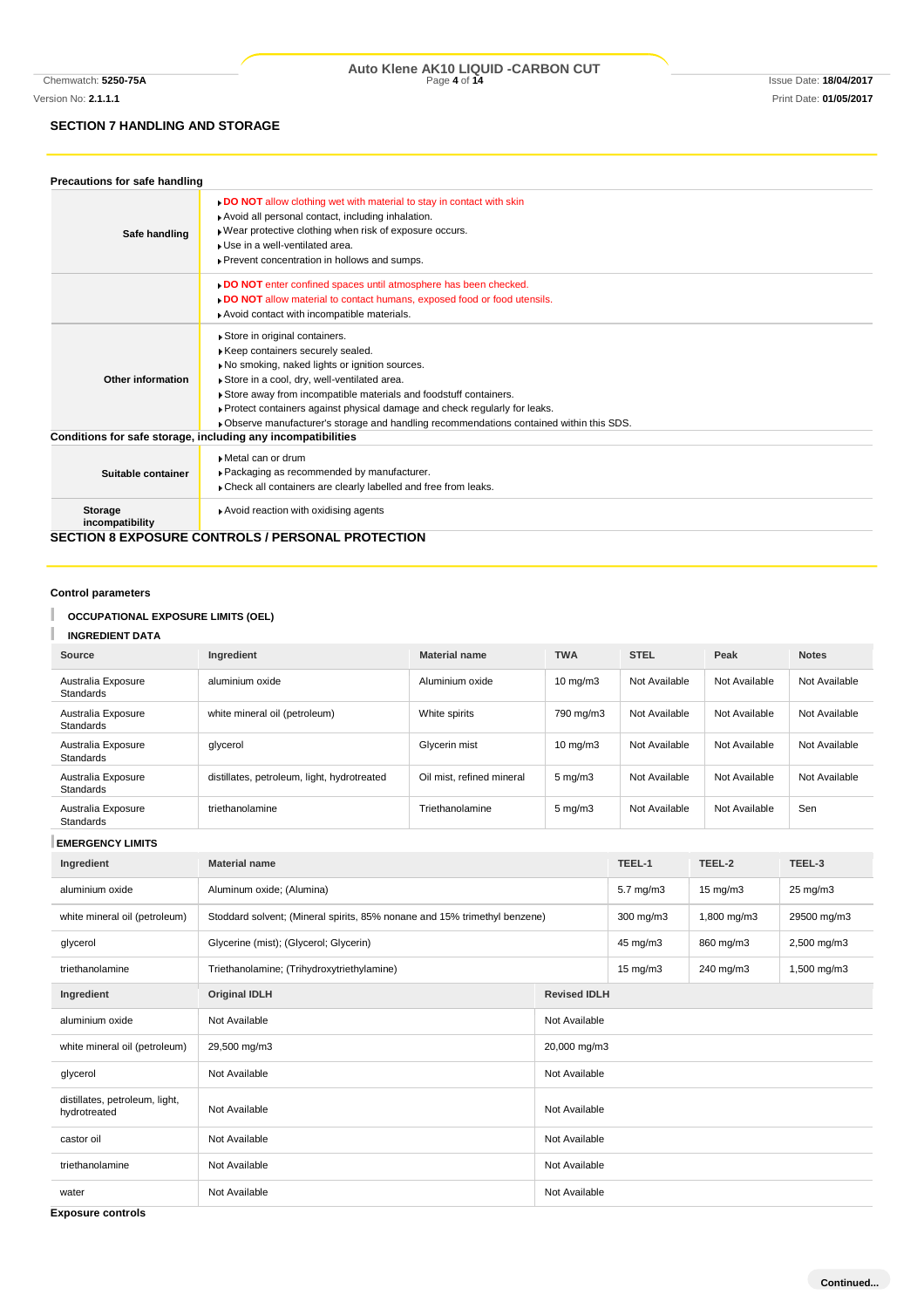Chemwatch: **5250-75A** Page **5** of **14** Issue Date: **18/04/2017 Auto Klene AK10 LIQUID -CARBON CUT**

Version No: **2.1.1.1** Print Date: **01/05/2017**

| Appropriate engineering<br>controls | Engineering controls are used to remove a hazard or place a barrier between the worker and the hazard. Well-designed engineering controls<br>can be highly effective in protecting workers and will typically be independent of worker interactions to provide this high level of protection. The<br>basic types of engineering controls are:<br>Process controls which involve changing the way a job activity or process is done to reduce the risk.<br>Enclosure and/or isolation of emission source which keeps a selected hazard "physically" away from the worker and ventilation that strategically<br>"adds" and "removes" air in the work environment. Ventilation can remove or dilute an air contaminant if designed properly. The design of a<br>ventilation system must match the particular process and chemical or contaminant in use.<br>Employers may need to use multiple types of controls to prevent employee overexposure. |
|-------------------------------------|-------------------------------------------------------------------------------------------------------------------------------------------------------------------------------------------------------------------------------------------------------------------------------------------------------------------------------------------------------------------------------------------------------------------------------------------------------------------------------------------------------------------------------------------------------------------------------------------------------------------------------------------------------------------------------------------------------------------------------------------------------------------------------------------------------------------------------------------------------------------------------------------------------------------------------------------------|
| Personal<br>protection              |                                                                                                                                                                                                                                                                                                                                                                                                                                                                                                                                                                                                                                                                                                                                                                                                                                                                                                                                                 |
| Eye and face<br>protection          | Safety glasses with side shields.<br>Chemical goggles.<br>▶ Contact lenses may pose a special hazard; soft contact lenses may absorb and concentrate irritants. A written policy document, describing the<br>wearing of lenses or restrictions on use, should be created for each workplace or task. This should include a review of lens absorption and<br>adsorption for the class of chemicals in use and an account of injury experience. Medical and first-aid personnel should be trained in their<br>removal and suitable equipment should be readily available. In the event of chemical exposure, begin eye irrigation immediately and remove<br>contact lens as soon as practicable.                                                                                                                                                                                                                                                  |
| <b>Skin protection</b>              | See Hand protection below                                                                                                                                                                                                                                                                                                                                                                                                                                                                                                                                                                                                                                                                                                                                                                                                                                                                                                                       |
| Hands/feet<br>protection            | Wear chemical protective gloves, e.g. PVC.<br>Wear safety footwear or safety gumboots, e.g. Rubber<br>The selection of suitable gloves does not only depend on the material, but also on further marks of quality which vary from manufacturer to<br>manufacturer. Where                                                                                                                                                                                                                                                                                                                                                                                                                                                                                                                                                                                                                                                                        |
|                                     | the chemical is a preparation of several substances, the resistance of the glove material can not be calculated in advance and has therefore to be<br>checked prior to the application.<br>The exact break through time for substances has to be obtained from the manufacturer of the protective gloves and has to be observed when<br>making a final choice.<br>Personal hygiene is a key element of effective hand care. Gloves must only be worn on clean hands. After using gloves, hands should be washed<br>and dried thoroughly. Application of a non-perfumed moisturizer is recommended.                                                                                                                                                                                                                                                                                                                                              |
| <b>Body protection</b>              | See Other protection below                                                                                                                                                                                                                                                                                                                                                                                                                                                                                                                                                                                                                                                                                                                                                                                                                                                                                                                      |
| Other protection                    | • Overalls.<br>▶ P.V.C. apron.<br>Barrier cream.<br>▶ Skin cleansing cream.<br>▶ Eye wash unit.                                                                                                                                                                                                                                                                                                                                                                                                                                                                                                                                                                                                                                                                                                                                                                                                                                                 |
| <b>Thermal hazards</b>              | Not Available                                                                                                                                                                                                                                                                                                                                                                                                                                                                                                                                                                                                                                                                                                                                                                                                                                                                                                                                   |
| Recommended material(s)             | <b>NOTE:</b> As a series of factors will influence the actual performance of the glove, a final                                                                                                                                                                                                                                                                                                                                                                                                                                                                                                                                                                                                                                                                                                                                                                                                                                                 |

#### **GLOVE SELECTION INDEX**

Glove selection is based on a modified presentation of the: *"***Forsberg Clothing Performance Index".** The effect(s) of the following substance(s) are taken into account in the

*computergenerated* selection:

Auto Klene AK10 LIQUID – CARBON CUT

| <b>Material</b>       | CPI |
|-----------------------|-----|
| <b>BUTYL</b>          | C   |
| <b>NATURAL RUBBER</b> | C   |
| NATURAL+NEOPRENE      | C   |
| <b>NEOPRENE</b>       | C   |
| NEOPRENE/NATURAL      | C   |
| <b>NITRILE</b>        | C   |
| <b>PVA</b>            | C   |
| <b>PVC</b>            | C   |
| <b>VITON</b>          | C   |
| ##castor              | oil |

\* CPI - Chemwatch Performance Index

A: Best Selection

B: Satisfactory; may degrade after 4 hours continuous immersion

C: Poor to Dangerous Choice for other than short term immersion

**NOTE**: As a series of factors will influence the actual performance of the glove, a final selection must be based on detailed observation. -

\* Where the glove is to be used on a short term, casual or infrequent basis, factors such as"feel" or convenience (e.g. disposability), may dictate a choice of gloves which might otherwise be unsuitable following long-term or frequent use. A qualified practitioner should be consulted.

#### **SECTION 9 PHYSICAL AND CHEMICAL PROPERTIES Respiratory protection**

Type AK-P Filter of sufficient capacity. (AS/NZS 1716 & 1715, EN 143:2000 & 149:2001, ANSI Z88 or national equivalent)

Where the concentration of gas/particulates in the breathing zone, approaches or exceeds the "Exposure Standard" (or ES), respiratory protection is required. Degree of protection varies with both face-piece and Class of filter; the nature of protection varies with Type of filter.

| <b>Required Minimum</b><br><b>Protection Factor</b> | Half-Face<br>Respirator | <b>Full-Face</b><br>Respirator       | <b>Powered Air</b><br>Respirator        |
|-----------------------------------------------------|-------------------------|--------------------------------------|-----------------------------------------|
| up to $10 \times ES$                                | AK-AUS P2               | ۰                                    | AK-PAPR-AUS /<br>Class 1 P <sub>2</sub> |
| up to $50 \times ES$                                |                         | AK-AUS/<br>Class<br>1 P <sub>2</sub> | ۰                                       |
| up to $100 \times ES$                               | ۰                       | AK-2 P2                              | AK-PAPR-2 P2 ^                          |

^ - Full-face

A(All classes) = Organic vapours, B AUS or B1 = Acid gasses, B2 = Acid gas or hydrogen cyanide(HCN), B3 = Acid gas or hydrogen cyanide(HCN), E = Sulfur dioxide(SO2), G =

Agricultural chemicals, K = Ammonia(NH3), Hg = Mercury, NO = Oxides of nitrogen,  $MB =$ 

Methyl bromide, AX = Low boiling point organic compounds(below 65 degC)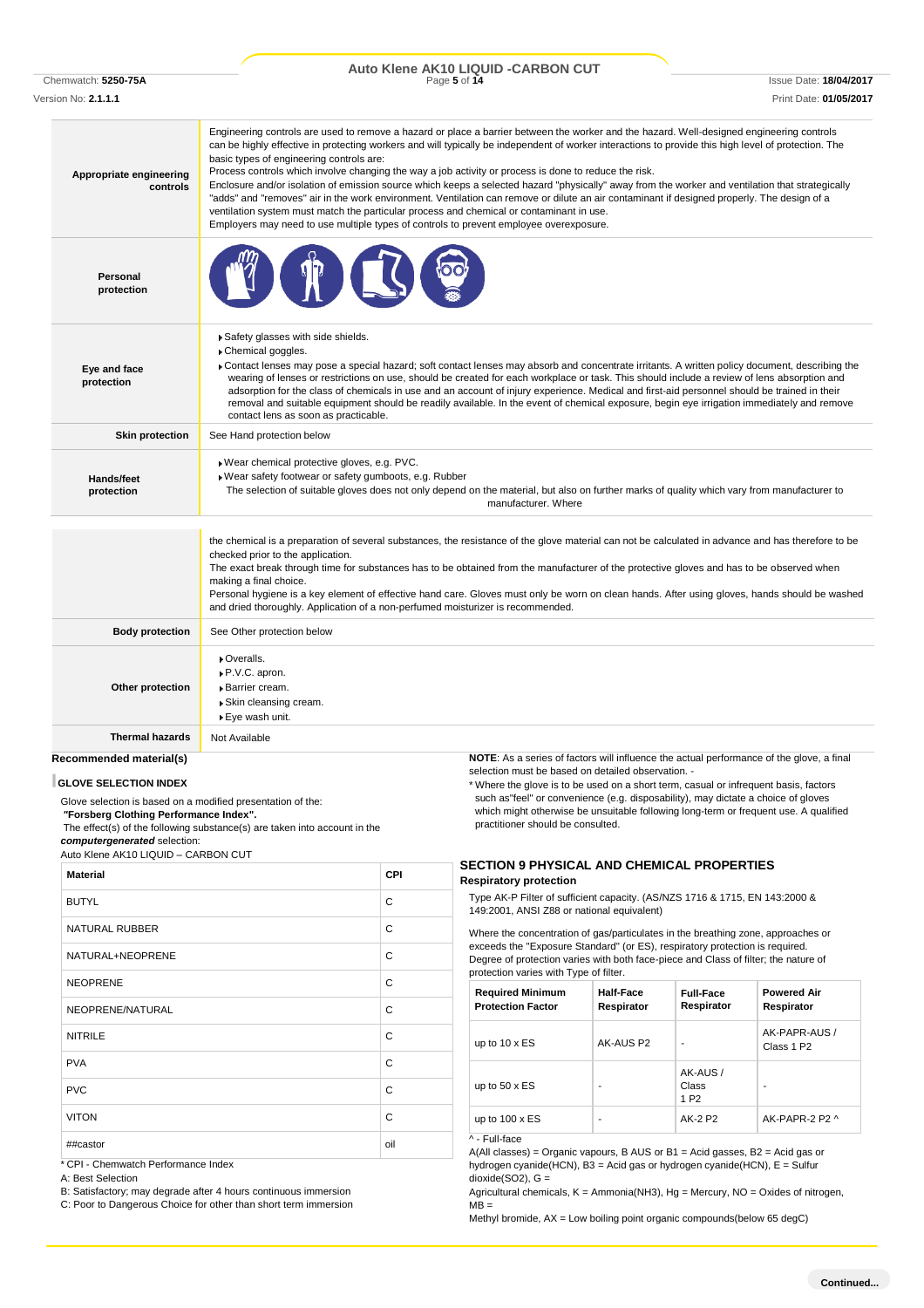## Chemwatch: **5250-75A** Page **6** of **14** Issue Date: **18/04/2017 Auto Klene AK10 LIQUID -CARBON CUT**

#### **Information on basic physical and chemical properties**

| Appearance                                                                | Off white, creamy thick liquid with a little odour; mixes with water. Viscosity: 6500-7500 cps (20degC) |                                               |                |
|---------------------------------------------------------------------------|---------------------------------------------------------------------------------------------------------|-----------------------------------------------|----------------|
| <b>Physical state</b>                                                     | liquid                                                                                                  | <b>Relative density (Water =</b><br>1)        | $0.95 - 1.10$  |
| Odour                                                                     | Not Available                                                                                           | Partition coefficient n-<br>octanol / water   | Not Available  |
| <b>Odour threshold</b>                                                    | Not Available                                                                                           | Auto-ignition<br>temperature<br>$(^{\circ}C)$ | Not Available  |
| pH (as supplied)                                                          | $8 - 9$                                                                                                 | Decomposition<br>temperature                  | Not Available  |
| <b>Melting</b><br>point<br>$\prime$<br>freezing<br>point (°C)             | $\pmb{0}$                                                                                               | <b>Viscosity (cSt)</b>                        | Not Available  |
| Initial boiling point and<br>boiling range (°C)                           | Not Available                                                                                           | Molecular weight<br>(g/mol)                   | Not Applicable |
| Flash point (°C)                                                          | >95                                                                                                     | <b>Taste</b>                                  | Not Available  |
| <b>Evaporation rate</b>                                                   | Not Available                                                                                           | <b>Explosive</b><br>properties                | Not Available  |
| Flammability                                                              | Not Applicable                                                                                          | Oxidising<br>properties                       | Not Available  |
| <b>Upper Explosive Limit</b><br>(%)                                       | Not Available                                                                                           | <b>Surface Tension (dyn/cm</b><br>or mN/m)    | Not Available  |
| <b>Lower Explosive Limit</b><br>(%)                                       | Not Available                                                                                           | <b>Volatile Component (%vol)</b>              | Not Available  |
| Vapour pressure<br>(kPa)                                                  | Not Available                                                                                           | Gas group                                     | Not Available  |
| Solubility in water<br>(g/L)                                              | Miscible                                                                                                | pH as a solution<br>(1%)                      | Not Available  |
| Vapour density (Air =<br>1)<br><b>CECTION 10 CTABILITY AND DEACTIVITY</b> | Not Available                                                                                           | VOC g/L                                       | Not Available  |

#### **SECTION 10 STABILITY AND REACTIVITY**

| Reactivity                                                                             | See section 7                                                                                                                      |
|----------------------------------------------------------------------------------------|------------------------------------------------------------------------------------------------------------------------------------|
| <b>Chemical stability</b>                                                              | Unstable in the presence of incompatible materials.<br>▶ Product is considered stable.<br>Hazardous polymerisation will not occur. |
| Possibility of hazardous<br>reactions                                                  | See section 7                                                                                                                      |
| <b>Conditions to</b><br>avoid                                                          | See section 7                                                                                                                      |
| Incompatible<br>materials                                                              | See section 7                                                                                                                      |
| <b>Hazardous decomposition</b><br>products<br>AFATIAN 11 TAVIAAL AAIA 11 INFARM ITIANI | See section 5                                                                                                                      |

### **SECTION 11 TOXICOLOGICAL INFORMATION**

| Information on toxicological effects |                                                                                                                                                                                                                                                                                                                                                                                                                                                                   |
|--------------------------------------|-------------------------------------------------------------------------------------------------------------------------------------------------------------------------------------------------------------------------------------------------------------------------------------------------------------------------------------------------------------------------------------------------------------------------------------------------------------------|
| <b>Inhaled</b>                       | Not normally a hazard due to non-volatile nature of product<br>The material can cause respiratory irritation in some persons. The body's response to such irritation can cause further lung damage.<br>Inhalation of vapours or aerosols (mists, fumes), generated by the material during the course of normal handling, may be damaging to the health of the individual.                                                                                         |
| Ingestion                            | Accidental ingestion of the material may be damaging to the health of the individual.<br>Ingestion may result in nausea, abdominal irritation, pain and vomiting                                                                                                                                                                                                                                                                                                  |
| <b>Skin Contact</b>                  | This material can cause inflammation of the skin on contact in some persons. The material may accentuate any pre-<br>existing dermatitis condition<br>Open cuts, abraded or irritated skin should not be exposed to this material<br>Entry into the blood-stream, through, for example, cuts, abrasions or lesions, may produce systemic injury with harmful effects. Examine the skin prior to the use of the mate<br>any external damage is suitably protected. |
| Eye                                  | This material can cause eye irritation and damage in some persons.                                                                                                                                                                                                                                                                                                                                                                                                |
|                                      |                                                                                                                                                                                                                                                                                                                                                                                                                                                                   |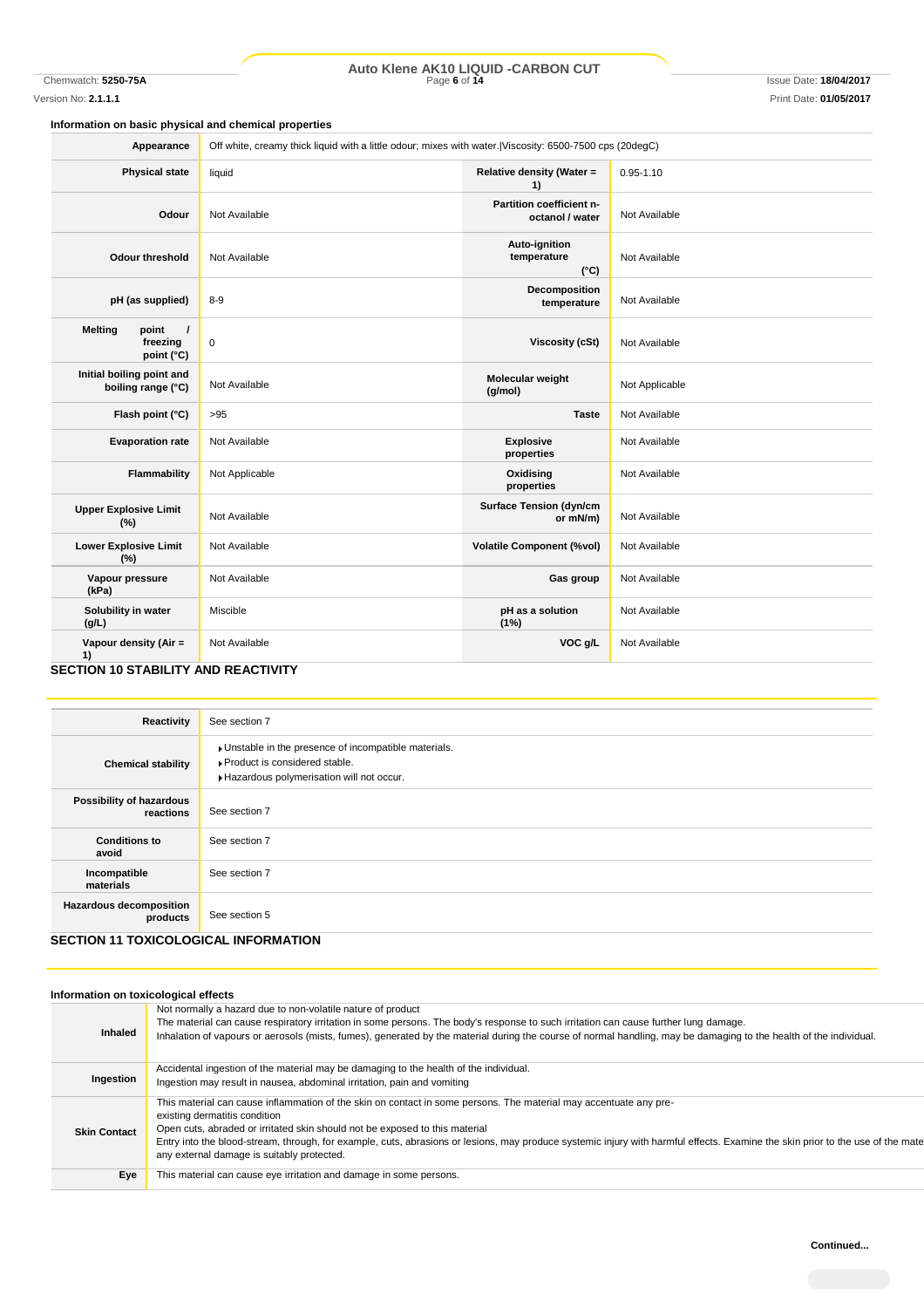## Chemwatch: **5250-75A** Page **7** of **14** Issue Date: **18/04/2017 Auto Klene AK10 LIQUID -CARBON CUT**

Version No: **2.1.1.1** Print Date: **01/05/2017**

| <b>Chronic</b>                                       |                                                                   | Long-term exposure to respiratory irritants may result in airways disease, involving difficulty breathing and related whole-body problems.<br>There has been some concern that this material can cause cancer or mutations but there is not enough data to make an assessment.<br>Substance accumulation, in the human body, may occur and may cause some concern following repeated or long-term occupational exposure.<br>Exposure to large doses of aluminium has been connected with the degenerative brain disease Alzheimer's Disease. |  |
|------------------------------------------------------|-------------------------------------------------------------------|----------------------------------------------------------------------------------------------------------------------------------------------------------------------------------------------------------------------------------------------------------------------------------------------------------------------------------------------------------------------------------------------------------------------------------------------------------------------------------------------------------------------------------------------|--|
| <b>Auto Klene</b><br><b>AK10</b><br>LIQUID-          | <b>TOXICITY</b>                                                   | <b>IRRITATION</b>                                                                                                                                                                                                                                                                                                                                                                                                                                                                                                                            |  |
| <b>CARBON</b><br><b>CUT</b>                          | Dermal (Rabbit) LD50: >2000 mg/kg                                 | Not Available                                                                                                                                                                                                                                                                                                                                                                                                                                                                                                                                |  |
|                                                      | Oral (Rat) LD50: >5000 mg/kg]                                     |                                                                                                                                                                                                                                                                                                                                                                                                                                                                                                                                              |  |
|                                                      | <b>TOXICITY</b>                                                   | <b>IRRITATION</b>                                                                                                                                                                                                                                                                                                                                                                                                                                                                                                                            |  |
| aluminium<br>oxide                                   | $[1]$<br>Oral (rat) LD50: >2000 mg/kgNot Available                |                                                                                                                                                                                                                                                                                                                                                                                                                                                                                                                                              |  |
|                                                      |                                                                   |                                                                                                                                                                                                                                                                                                                                                                                                                                                                                                                                              |  |
| white mineral<br>oil                                 | <b>TOXICITY</b>                                                   | <b>IRRITATION</b>                                                                                                                                                                                                                                                                                                                                                                                                                                                                                                                            |  |
| (petroleum)                                          | Dermal (rabbit) LD50: >2000 mg/kg                                 | Not Available                                                                                                                                                                                                                                                                                                                                                                                                                                                                                                                                |  |
|                                                      | Oral (rat) LD50: >5000 mg/kg1                                     |                                                                                                                                                                                                                                                                                                                                                                                                                                                                                                                                              |  |
|                                                      | <b>TOXICITY</b>                                                   | <b>IRRITATION</b>                                                                                                                                                                                                                                                                                                                                                                                                                                                                                                                            |  |
| glycerol                                             | $[2]$<br>Oral (rat) LD50: 12600 mg/kgNot Available                |                                                                                                                                                                                                                                                                                                                                                                                                                                                                                                                                              |  |
|                                                      | <b>TOXICITY</b>                                                   | <b>IRRITATION</b>                                                                                                                                                                                                                                                                                                                                                                                                                                                                                                                            |  |
| distillates,<br>petroleum,<br>light,<br>hydrotreated | Dermal (rabbit) LD50: >2000 mg/kg<br>Oral (rat) LD50: >5000 mg/kg | Not Available                                                                                                                                                                                                                                                                                                                                                                                                                                                                                                                                |  |
|                                                      |                                                                   |                                                                                                                                                                                                                                                                                                                                                                                                                                                                                                                                              |  |
|                                                      | <b>TOXICITY</b>                                                   | <b>IRRITATION</b>                                                                                                                                                                                                                                                                                                                                                                                                                                                                                                                            |  |
| castor oil                                           | Not Available                                                     | Eye (rabbit): 500 mg mild<br>Skin (human): 50 mg/48h mild                                                                                                                                                                                                                                                                                                                                                                                                                                                                                    |  |
|                                                      | Skin (rabbit): 100 mg/24h SEVERE                                  |                                                                                                                                                                                                                                                                                                                                                                                                                                                                                                                                              |  |
|                                                      |                                                                   |                                                                                                                                                                                                                                                                                                                                                                                                                                                                                                                                              |  |
|                                                      | <b>TOXICITY</b>                                                   | <b>IRRITATION</b>                                                                                                                                                                                                                                                                                                                                                                                                                                                                                                                            |  |
|                                                      | dermal (rat) LD50: >16000 mg/kg!                                  | Eye (rabbit): 0.1 ml -                                                                                                                                                                                                                                                                                                                                                                                                                                                                                                                       |  |
| triethanolamine                                      | Oral (rat) LD50: 5560 mg/kg(calc. <sup>[2]</sup>                  | Eye (rabbit): 10 mg - mild                                                                                                                                                                                                                                                                                                                                                                                                                                                                                                                   |  |
|                                                      |                                                                   | Eye (rabbit): 5.62 mg - SEVERE                                                                                                                                                                                                                                                                                                                                                                                                                                                                                                               |  |
|                                                      |                                                                   | minor conjunctival irritation                                                                                                                                                                                                                                                                                                                                                                                                                                                                                                                |  |
|                                                      |                                                                   | no irritation *<br>Skin (human): 15 mg/3d (int)-mild                                                                                                                                                                                                                                                                                                                                                                                                                                                                                         |  |
|                                                      |                                                                   | Skin (rabbit): 4 h occluded                                                                                                                                                                                                                                                                                                                                                                                                                                                                                                                  |  |
|                                                      |                                                                   | Skin (rabbit): 560 mg/24 hr- mild                                                                                                                                                                                                                                                                                                                                                                                                                                                                                                            |  |
|                                                      | <b>TOXICITY</b>                                                   | <b>IRRITATION</b>                                                                                                                                                                                                                                                                                                                                                                                                                                                                                                                            |  |
| water                                                |                                                                   |                                                                                                                                                                                                                                                                                                                                                                                                                                                                                                                                              |  |
|                                                      | Not Available                                                     | Not Available                                                                                                                                                                                                                                                                                                                                                                                                                                                                                                                                |  |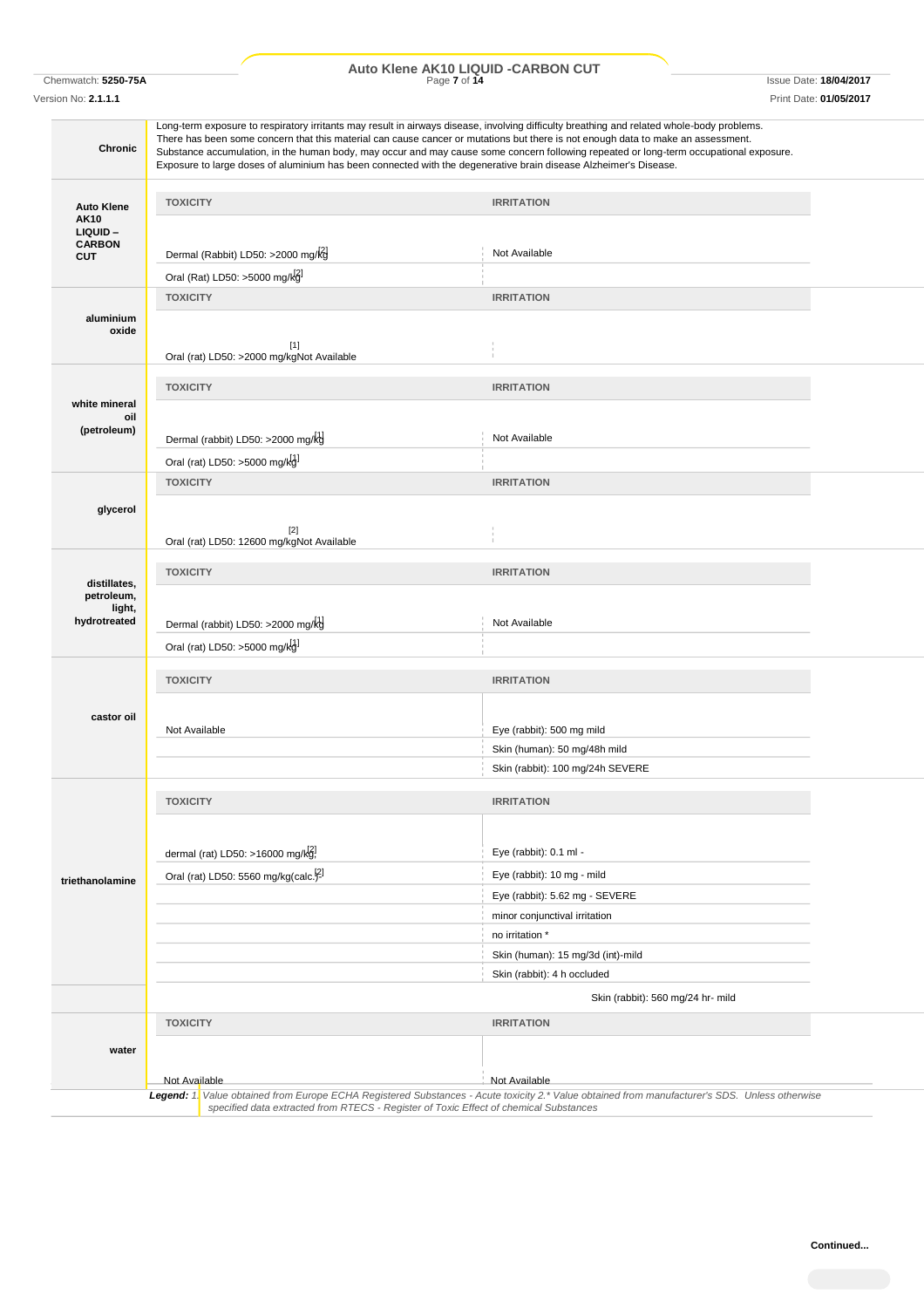### Chemwatch: **5250-75A** Page **8** of **14** Issue Date: **18/04/2017 Auto Klene AK10 LIQUID -CARBON CUT**

Version No: **2.1.1.1** Print Date: **01/05/2017**

| <b>WHITE MINERAL OIL</b><br>(PETROLEUM)                                                                                  | The materials included in the Lubricating Base Oils category are related from both process and physical-chemical perspectives;<br>The potential toxicity of a specific distillate base oil is inversely related to the severity or extent of processing the oil has undergone, since:<br>$\bullet$<br>The adverse effects of these materials are associated with undesirable components, and<br>The levels of the undesirable components are inversely related to the degree of processing;<br>Distillate base oils receiving the same degree or extent of processing will have similar toxicities;<br>The potential toxicity of residual base oils is independent of the degree of processing the oil receives.<br>The reproductive and developmental toxicity of the distillate base oils is inversely related to the degree of processing.<br>Unrefined & mildly refined distillate base oils contain the highest levels of undesirable components, have the largest variation of hydrocarbon<br>molecules and have shown the highest potential cancer-causing and mutation-causing activities. Highly and severely refined distillate base oils<br>are produced from unrefined and mildly refined oils by removing or transforming undesirable components. In comparison to unrefined and mildly<br>refined base oils, the highly and severely refined distillate base oils have a smaller range of hydrocarbon molecules and have demonstrated very<br>low mammalian toxicity. Testing of residual oils for<br>mutation-causing and cancer-causing potential has shown negative results, supporting the belief that these materials lack biologically active<br>components or the components are largely non-bioavailable due to their molecular size.<br>Toxicity testing has consistently shown that lubricating base oils have low acute<br>toxicities. For highly and severely refined distillate base oils:<br>In animal studies, the acute, oral, semilethal dose is >5g/kg body weight and the semilethal dose by skin contact is >2g/kg body weight. The<br>semilethal concentration for inhalation is 2.18 to >4 mg/L. The materials have varied from "non-irritating" to "moderately irritating" when tested for<br>skin and eye irritation. Testing for sensitisation has been negative. The effects of repeated exposure vary by species; in animals, effects to the<br>testes and lung have been observed, as well as the formation of granulomas. In animals, these substances have not been found to cause<br>reproductive toxicity or significant increases in birth defects. They are also not considered to cause cancer, mutations or chromosome<br>aberrations.<br>Oral (rat) TCLo: 92000 mg/kg/92D-Cont. Generally the toxicity and irritation is of low order. White oils and highly/solvent refined oils have not<br>shown the long term risk of skin cancer that follows persistent skin contamination with some other mineral oils, due in all probability to refining that<br>produces low content of both polyaromatics (PAH) and benz-alpha-pyrenes (BaP)                                                                                                                                                                                                                                                                                      |
|--------------------------------------------------------------------------------------------------------------------------|---------------------------------------------------------------------------------------------------------------------------------------------------------------------------------------------------------------------------------------------------------------------------------------------------------------------------------------------------------------------------------------------------------------------------------------------------------------------------------------------------------------------------------------------------------------------------------------------------------------------------------------------------------------------------------------------------------------------------------------------------------------------------------------------------------------------------------------------------------------------------------------------------------------------------------------------------------------------------------------------------------------------------------------------------------------------------------------------------------------------------------------------------------------------------------------------------------------------------------------------------------------------------------------------------------------------------------------------------------------------------------------------------------------------------------------------------------------------------------------------------------------------------------------------------------------------------------------------------------------------------------------------------------------------------------------------------------------------------------------------------------------------------------------------------------------------------------------------------------------------------------------------------------------------------------------------------------------------------------------------------------------------------------------------------------------------------------------------------------------------------------------------------------------------------------------------------------------------------------------------------------------------------------------------------------------------------------------------------------------------------------------------------------------------------------------------------------------------------------------------------------------------------------------------------------------------------------------------------------------------------------------------------------------------------------------------------------------------------------------------------------------------------------------------------------------------------------------------------------------------------------------------------------------------------------------------------------------------------------------------------------------------------------------------------------------------------------------------------------------------------------------------------------------------------------------------------------------------------------------------------------------------------------------------------------------------------------------------------------------------------------|
| <b>GLYCEROL</b>                                                                                                          | At very high concentrations, evidence predicts that glycerol may cause tremor, irritation of the skin, eyes, digestive tract and airway. Otherwise it<br>is of low toxicity. There is no significant evidence to suggest that it causes cancer, genetic, reproductive or developmental toxicity.                                                                                                                                                                                                                                                                                                                                                                                                                                                                                                                                                                                                                                                                                                                                                                                                                                                                                                                                                                                                                                                                                                                                                                                                                                                                                                                                                                                                                                                                                                                                                                                                                                                                                                                                                                                                                                                                                                                                                                                                                                                                                                                                                                                                                                                                                                                                                                                                                                                                                                                                                                                                                                                                                                                                                                                                                                                                                                                                                                                                                                                                                |
| DISTILLATES,<br>PETROLEUM,<br>LIGHT,<br><b>HYDROTREATED</b>                                                              | Kerosene may produce varying ranges of skin irritation, and a reversible eye irritation (if eyes are washed). Skin may be cracked or flaky and/or<br>leathery, with crusts and/or hair loss. It may worsen skin cancers. There may also be loss of weight, discharge from the nose, excessive<br>tiredness, and wheezing. The individual may be pale. There may be increase in the weight of body organs. There was no evidence of harm to<br>pregnancy.                                                                                                                                                                                                                                                                                                                                                                                                                                                                                                                                                                                                                                                                                                                                                                                                                                                                                                                                                                                                                                                                                                                                                                                                                                                                                                                                                                                                                                                                                                                                                                                                                                                                                                                                                                                                                                                                                                                                                                                                                                                                                                                                                                                                                                                                                                                                                                                                                                                                                                                                                                                                                                                                                                                                                                                                                                                                                                                        |
| <b>CASTOR OIL</b>                                                                                                        | The material may be irritating to the eye, with prolonged contact causing inflammation. Repeated or prolonged exposure to irritants may produce<br>conjunctivitis. The material may cause severe skin irritation after prolonged or repeated exposure and may produce on contact skin redness,<br>swelling, the production of vesicles, scaling and thickening of the skin. Repeated exposures may produce severe ulceration.<br>Some tumorigenic effects have been reported in animal studies The castor seed contains ricin, a toxic protein. Heating during the oil extraction<br>process denatures and inactivates the protein. However, harvesting castor beans may not be without risk. Allergenic compounds found on the<br>plant surface can cause permanent nerve damage, making the harvest of castor beans a human health risk. The United States Food and Drug<br>Administration (FDA) has categorized<br>castor oil as "generally recognized as safe and effective" (GRASE) for over-the-counter use as a laxative with its major site of action the small<br>intestine where it is digested into ricinoleic acid. Despite castor oil being widely used to start labor in pregnant women, to date there is not enough<br>research to show whether it is effective to ripen the cervix or induce labour Due to its foul taste a heavy dose of castor oil was formerly used as a<br>humiliating punishment for children and<br>adults. Victims of this treatment did sometimes die, as the dehydrating effects of the oil-induced diarrhea; however, even those victims who<br>survived had to bear the humiliation of the laxative effects resulting from excessive consumption of the oil.                                                                                                                                                                                                                                                                                                                                                                                                                                                                                                                                                                                                                                                                                                                                                                                                                                                                                                                                                                                                                                                                                                                                                                                                                                                                                                                                                                                                                                                                                                                                                                                                                                                                         |
| <b>TRIETHANOLAMINE</b>                                                                                                   | The following information refers to contact allergens as a group and may not be specific to this product.<br>Contact allergies quickly manifest themselves as contact eczema, more rarely as urticaria or Quincke's oedema. The pathogenesis of contact<br>eczema involves a cell-mediated (T lymphocytes) immune reaction of the delayed type. Other allergic skin reactions, e.g. contact urticaria, involve<br>antibody-mediated immune reactions. The significance of the contact allergen is not simply determined by its sensitisation potential: the<br>distribution of the substance and the opportunities<br>for contact with it are equally important. A weakly sensitising substance which is widely distributed can be a more important allergen than one<br>with stronger sensitising potential with which few individuals come into contact. From a clinical point of view, substances are noteworthy if they<br>produce an allergic test reaction in more than 1% of the persons tested.<br>Overexposure to most of these materials may cause adverse health effects.<br>Many amine-based compounds can cause release of histamines, which, in turn, can trigger allergic and other physiological effects, including<br>constriction of the bronchi or asthma and inflammation of the cavity of the nose. Whole-body symptoms include headache, nausea, faintness,<br>anxiety, a decrease in blood pressure, rapid heartbeat, itching, reddening of the skin, urticaria (hives) and swelling of the face, which are usually<br>transient.<br>There are generally four routes of possible or potential exposure: inhalation, skin contact, eye contact, and swallowing.<br>Inhalation: Inhaling vapours may result in moderate to severe irritation of the tissues of the nose and throat and can irritate the lungs. Higher<br>concentrations of certain amines can produce severe respiratory irritation, characterized by discharge from the nose, coughing, difficulty in<br>breathing and chest pain. Chronic<br>exposure via inhalation may cause headache, nausea, vomiting, drowsiness, sore throat, inflammation of the bronchi and lungs, and possible<br>lung damage. The material may produce severe irritation to the eye causing pronounced inflammation. Repeated or prolonged exposure to<br>irritants may produce conjunctivitis.<br>The material may cause skin irritation after prolonged or repeated exposure and may produce on contact skin redness, swelling, the production of<br>vesicles, scaling and thickening of the skin.<br>Studies done show that triethanolamine is of low toxicity following high dose exposure by swallowing, skin contact or inhalation. It has not been<br>shown to cause cancer, genetic defects, reproductive or developmental toxicity.<br>NOTE: Substance has been shown to be mutagenic in at least one assay, or belongs to a family of chemicals producing damage or change to<br>cellular DNA. Lachrymation, diarrhoea, convulsions, urinary tract changes, changes in bladder weight, changes in testicular weight, changes in<br>thymus weight, changes in liver weight, dermatitis after systemic exposure, kidney, ureter, bladder tumours recorded. Equivocal tumourigen by<br>RTECS criteria. Dermal rabbit value quoted above is for occluded patch in male or female animals * Union Carbide |
| <b>ALUMINIUM OXIDE &amp;</b><br><b>DISTILLATES,</b><br>PETROLEUM,<br>LIGHT,<br><b>HYDROTREATED &amp;</b><br><b>WATER</b> | No significant acute toxicological data identified in literature search.                                                                                                                                                                                                                                                                                                                                                                                                                                                                                                                                                                                                                                                                                                                                                                                                                                                                                                                                                                                                                                                                                                                                                                                                                                                                                                                                                                                                                                                                                                                                                                                                                                                                                                                                                                                                                                                                                                                                                                                                                                                                                                                                                                                                                                                                                                                                                                                                                                                                                                                                                                                                                                                                                                                                                                                                                                                                                                                                                                                                                                                                                                                                                                                                                                                                                                        |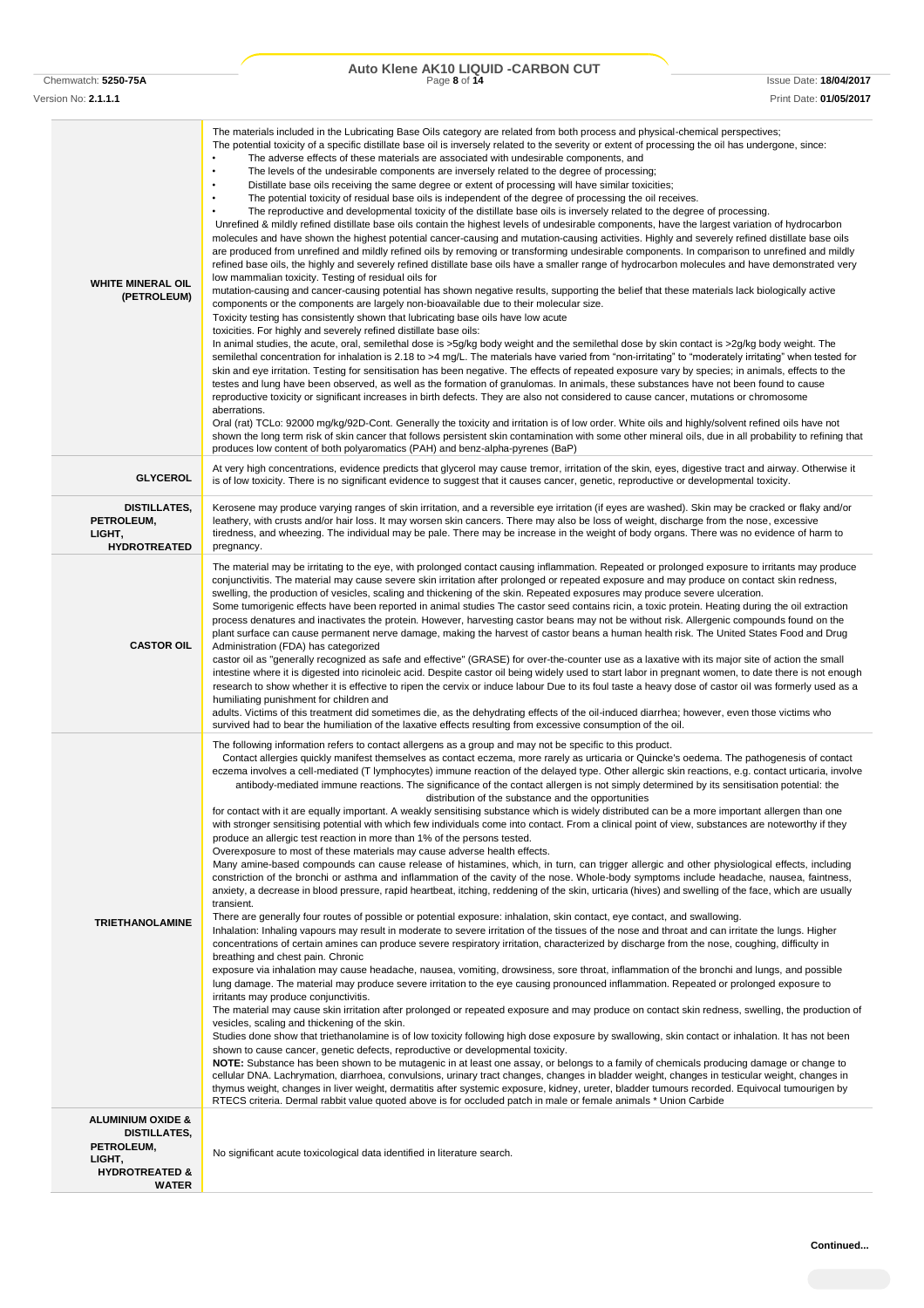|                                                                     |                                                                                                                                                                                                                                                                                                                                                                                                                                                                                                                                                                                                                                                                                                                                                                                                                                                                                                                                                                                                                                                                                                                                              | Auto Klene AK10 LIQUID - CARBON CUT |                                                                                                                                      |
|---------------------------------------------------------------------|----------------------------------------------------------------------------------------------------------------------------------------------------------------------------------------------------------------------------------------------------------------------------------------------------------------------------------------------------------------------------------------------------------------------------------------------------------------------------------------------------------------------------------------------------------------------------------------------------------------------------------------------------------------------------------------------------------------------------------------------------------------------------------------------------------------------------------------------------------------------------------------------------------------------------------------------------------------------------------------------------------------------------------------------------------------------------------------------------------------------------------------------|-------------------------------------|--------------------------------------------------------------------------------------------------------------------------------------|
| Chemwatch: 5250-75A                                                 |                                                                                                                                                                                                                                                                                                                                                                                                                                                                                                                                                                                                                                                                                                                                                                                                                                                                                                                                                                                                                                                                                                                                              | Page 9 of 14                        | <b>Issue Date: 18/04/2017</b>                                                                                                        |
| Version No: 2.1.1.1                                                 |                                                                                                                                                                                                                                                                                                                                                                                                                                                                                                                                                                                                                                                                                                                                                                                                                                                                                                                                                                                                                                                                                                                                              |                                     | Print Date: 01/05/2017                                                                                                               |
| <b>WHITE MINERAL OIL</b><br>(PETROLEUM) &<br><b>TRIETHANOLAMINE</b> | The substance is classified by IARC as Group 3:<br>NOT classifiable as to its carcinogenicity to humans.<br>Evidence of carcinogenicity may be inadequate or limited in animal testing.                                                                                                                                                                                                                                                                                                                                                                                                                                                                                                                                                                                                                                                                                                                                                                                                                                                                                                                                                      |                                     |                                                                                                                                      |
| <b>GLYCEROL &amp;</b><br>severe TRIETHANOLAMINE                     | Asthma-like symptoms may continue for months or even years after exposure to the material ends. This may be due to a non-allergic condition<br>known as reactive airways dysfunction syndrome (RADS) which can occur after exposure to high levels of highly irritating compound. Main criteria<br>for diagnosing RADS include the absence of previous airways disease in a non-atopic individual, with sudden onset of persistent asthma-like<br>symptoms within minutes to hours of a<br>documented exposure to the irritant. Other criteria for diagnosis of RADS include a reversible airflow pattern on lung function tests, moderate to<br>RADS (or asthma) following an irritating inhalation is an infrequent disorder with rates related to the concentration of and duration of exposure to the irritating substance. On<br>the other hand, industrial bronchitis is a disorder that occurs as a result of exposure due to high concentrations of irritating substance (often particles) and is<br>completely reversible after exposure ceases. The disorder is characterized by difficulty breathing, cough and mucus production. |                                     | bronchial hyperreactivity on methacholine challenge testing, and the lack of minimal lymphocytic inflammation, without eosinophilia. |
| <b>Acute Toxicity</b>                                               | $\boldsymbol{\mathsf{x}}$                                                                                                                                                                                                                                                                                                                                                                                                                                                                                                                                                                                                                                                                                                                                                                                                                                                                                                                                                                                                                                                                                                                    | Carcinogenicity                     |                                                                                                                                      |
| <b>Skin Irritation/Corrosion</b>                                    | $\checkmark$                                                                                                                                                                                                                                                                                                                                                                                                                                                                                                                                                                                                                                                                                                                                                                                                                                                                                                                                                                                                                                                                                                                                 | Reproductivity                      |                                                                                                                                      |
| <b>Serious Eye</b><br>Damage/Irritation                             | ✔                                                                                                                                                                                                                                                                                                                                                                                                                                                                                                                                                                                                                                                                                                                                                                                                                                                                                                                                                                                                                                                                                                                                            | <b>STOT - Single Exposure</b>       | ◡                                                                                                                                    |
| <b>Respiratory or Skin</b><br>sensitisation                         | ⊚                                                                                                                                                                                                                                                                                                                                                                                                                                                                                                                                                                                                                                                                                                                                                                                                                                                                                                                                                                                                                                                                                                                                            | <b>STOT - Repeated Exposure</b>     | ⊚                                                                                                                                    |
| <b>Mutagenicity</b>                                                 | ⊚                                                                                                                                                                                                                                                                                                                                                                                                                                                                                                                                                                                                                                                                                                                                                                                                                                                                                                                                                                                                                                                                                                                                            | <b>Aspiration Hazard</b>            |                                                                                                                                      |
|                                                                     |                                                                                                                                                                                                                                                                                                                                                                                                                                                                                                                                                                                                                                                                                                                                                                                                                                                                                                                                                                                                                                                                                                                                              | Legend:                             | - Data available but does not fill the criteria for<br>classification                                                                |

### **SECTION 12 ECOLOGICAL INFORMATION**

| <b>Toxicity</b>            |                 |                              |                                |                |               |
|----------------------------|-----------------|------------------------------|--------------------------------|----------------|---------------|
|                            |                 |                              |                                |                |               |
|                            |                 |                              |                                |                |               |
|                            |                 |                              |                                |                |               |
| Auto Klene AK10            |                 |                              |                                |                |               |
| <b>LIQUID - CARBON CUT</b> |                 |                              |                                |                |               |
|                            |                 |                              |                                |                |               |
|                            |                 |                              |                                |                |               |
|                            |                 |                              |                                |                |               |
|                            |                 |                              |                                |                |               |
|                            | <b>ENDPOINT</b> | <b>TEST DURATION (HR)</b>    | <b>SPECIES</b>                 | VALUE          | SOURCE        |
|                            |                 |                              |                                |                |               |
|                            | NotNotNot       |                              |                                |                |               |
|                            |                 | Not ApplicableNot Applicable | ApplicableApplicableApplicable |                |               |
|                            |                 |                              |                                |                |               |
|                            | <b>ENDPOINT</b> | <b>TEST DURATION (HR)</b>    | <b>SPECIES</b>                 | VALUE          | <b>SOURCE</b> |
|                            |                 |                              |                                |                |               |
|                            | <b>LC50</b>     | 96                           | Fish                           | 0.0029mg/L     | $\mathbf 2$   |
| aluminium oxide            | EC50            | 48                           | Crustacea                      | 0.7364mg/L     | $\mathbf 2$   |
|                            | EC50            | 96                           | Algae or other aquatic plants  | $0.0054$ mg/L  | $\sqrt{2}$    |
|                            | EC50            | 168                          | Crustacea                      | $0.0076$ ng/L  | $\mathbf 2$   |
|                            | <b>NOEC</b>     | 72                           | Algae or other aquatic plants  | $>=0.004$ mg/L | $\sqrt{2}$    |

*– Data available to make classification – Data Not Available to make classification*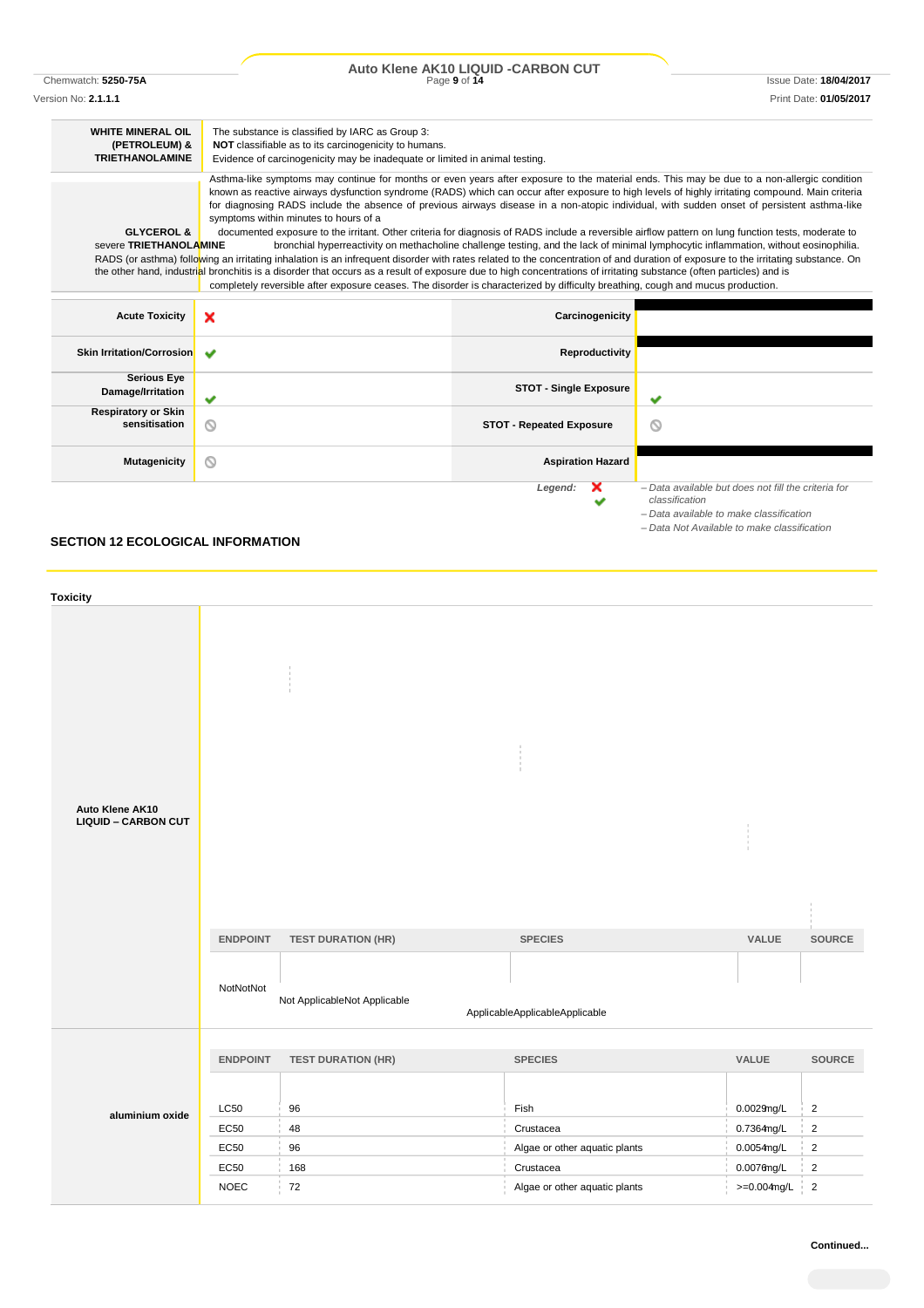|                     | Auto Klene AK10 LIQUID - CARBON CUT |                        |
|---------------------|-------------------------------------|------------------------|
| Chemwatch: 5250-75A | Page 10 of 14                       | Issue Date: 18/04/2017 |

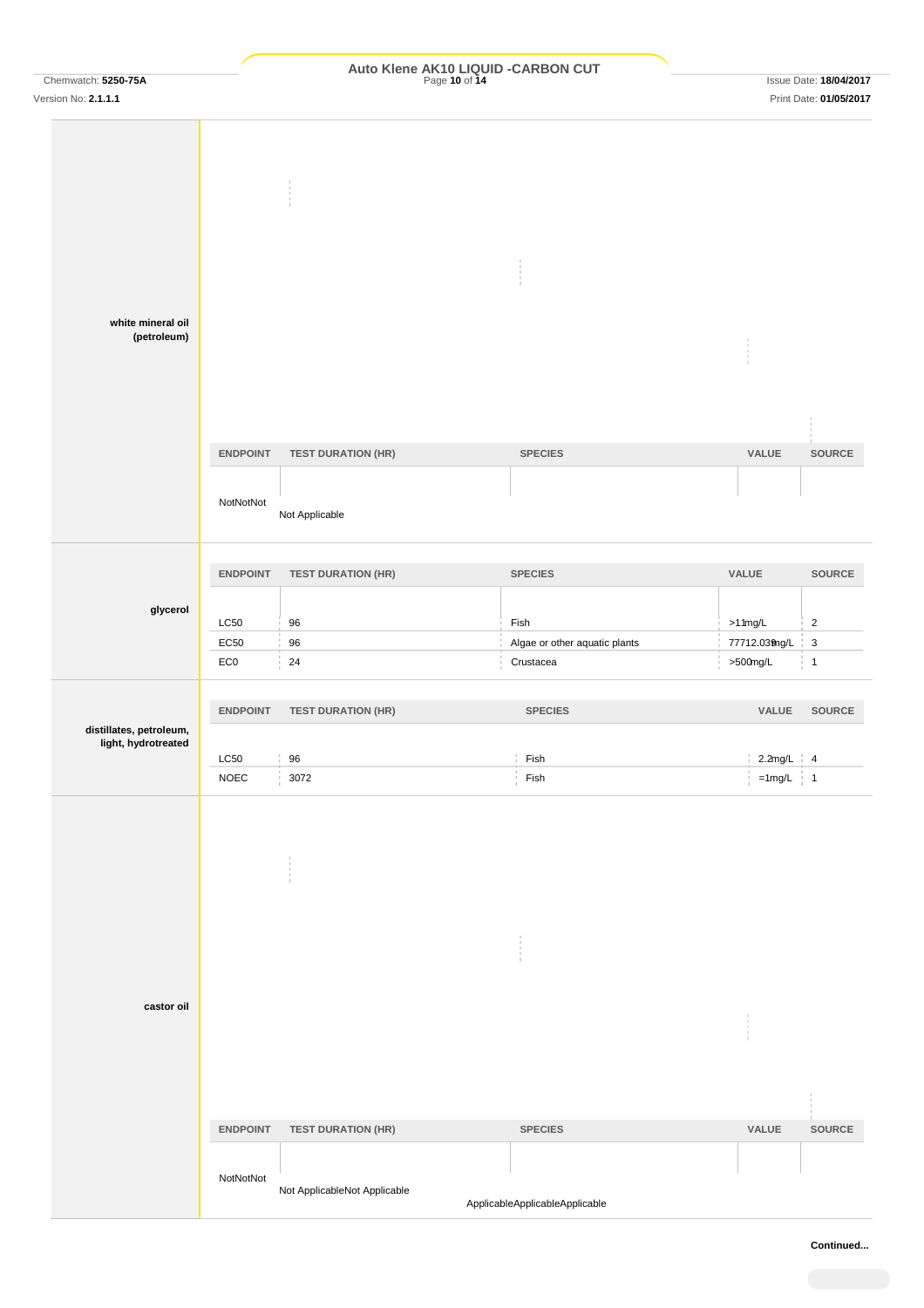### **Auto Klene AK10 LIQUID -CARBON CUT**

Version No: **2.1.1.1** Print Date: **01/05/2017**

# **triethanolamine ENDPOINT TEST DURATION (HR) SPECIES VALUE SOURCE water ENDPOINT TEST DURATION (HR) SPECIES VALUE SOURCE NotNot** Not ApplicableNot Applicable ApplicableApplicableApplicable *Legend: Extracted from 1. IUCLID Toxicity Data 2. Europe ECHA Registered Substances - Ecotoxicological Information - Aquatic Toxicity 3. EPIWIN Suite V3.12 (QSAR) - Aquatic Toxicity Data (Estimated) 4. US EPA, Ecotox database - Aquatic Toxicity Data 5. ECETOC Aquatic Hazard Assessment Data 6. NITE (Japan) - Bioconcentration Data 7. METI (Japan) - Bioconcentration Data 8. Vendor Data*  $LCS0$   $\qquad$  96  $\qquad$  Fish Fish 11800mg/L  $\qquad$  4 EC50 96 96 Algae or other aquatic plants 169mg/L 1 EC10 96 Algae or other aquatic plants 7.1mg/L 1 NOEC 504 Crustacea 16mg/L 1

#### **for lubricating oil base stocks:**

**Vapor Pressure** Vapor pressures of lubricating base oils are reported to be negligible. In one study, the experimentally measured vapour pressure of a solvent-dewaxed heavy paraffinic distillate base oil was 1.7 x 10exp-4 Pa . Since base oils are mixtures of C15 to C50 paraffinic, naphthenic, and aromatic hydrocarbon isomers, representative components of those structures were selected to calculate a range of vapor pressures. The estimated vapor pressure values for these selected components of base oils ranged from 4.5 x 10exp-1 Pa to 2 x 10exp-13Pa. Based on Dalton's Law the expected total vapour pressure for base oils would fall well below minimum levels (10exp-5 Pa) of recommended experimental procedures.

Partition Coefficient (log Kow): In mixtures such as the base oils, the percent distribution of the hydrocarbon groups (i.e., paraffins, naphthenes, and aromatics) and the carbon chain lengths determines in-part the partitioning characteristics of the mixture. Generally, hydrocarbon chains with fewer carbon atoms tend to have lower partition coefficients than those with higher carbon numbers .However, due to their complex composition, unequivocal determination of the log Kow of these hydrocarbon mixtures cannot be made. For Glycerol: Log Kow: -2.66 to -2.47, Atmospheric Fate: Glycerol is broken down in the air by hydroxyl radicals the half-life for this process is 6.8 hours. However, only a negligible amount of the substance will move to the atmospheric compartment. Terrestrial Fate: Only a negligible amount of glycerol will move into the soil compartment, if released into the environment. Aquatic Fate: Glycerol is considered to be readily biodegradable in the aquatic environment. Pre-adapted microorganisms can break glycerol down rapidly in oxygenated/low oxygen waters. The substance is not expected to react with water. When released to water, 100% of the substance will remain in the water compartment - only negligible amounts will be distributed to sediment.

Drinking Water Standards: hydrocarbon total: 10 ug/l (UK

max.). For Aluminium and its Compunds and Salts:

Environmental Fate - As an element, aluminium cannot be degraded in the environment, but may undergo various precipitation or ligand exchange reactions. Aluminium in compounds has only one oxidation state (+3), and would not undergo oxidation-reduction reactions under environmental conditions. Aluminium can be complexed by various ligands present in the environment (e.g., fulvic and humic acids). The solubility of aluminium in the environment will depend on the ligands present and the pH. Atmospheric Fate: Air Quality Standards: none available.

Aquatic Fate: The hydrated aluminium ion undergoes hydrolysis. The speciation of aluminium in water is pH

dependent. **DO NOT** discharge into sewer or waterways.

#### **Persistence and degradability**

| Ingredient                       | Persistence: Water/Soil | <b>Persistence: Air</b> |
|----------------------------------|-------------------------|-------------------------|
| glycerol                         | LOW                     | LOW                     |
| triethanolamine                  | LOW                     | LOW                     |
| water                            | LOW                     | LOW                     |
| <b>Bioaccumulative potential</b> |                         |                         |
| Ingredient                       | <b>Bioaccumulation</b>  |                         |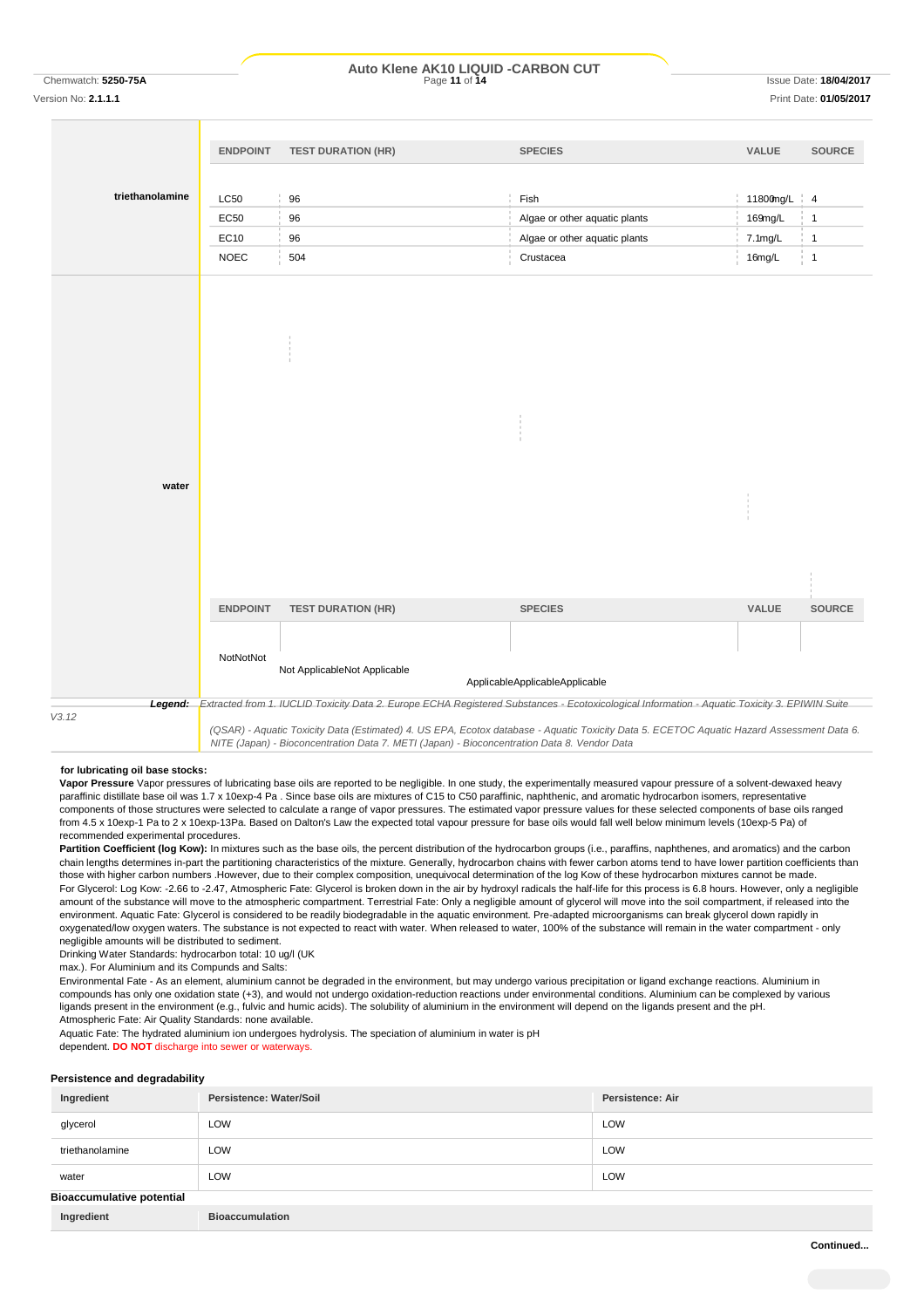## Version No: **2.1.1.1** Print Date: **01/05/2017**

| ersion No: <b>2.1.1.1</b> |  |
|---------------------------|--|
|                           |  |

| glycerol                                       | LOW (LogKOW = $-1.76$ ) |  |
|------------------------------------------------|-------------------------|--|
| distillates, petroleum, light,<br>hydrotreated | LOW (BCF = $159$ )      |  |
| triethanolamine                                | LOW (BCF = $3.9$ )      |  |
| water                                          | LOW (LogKOW = $-1.38$ ) |  |
| Mobility in soil                               |                         |  |
| Ingredient                                     | <b>Mobility</b>         |  |
| glycerol                                       | $HIGH (KOC = 1)$        |  |
| triethanolamine                                | LOW ( $KOC = 10$ )      |  |
| water                                          | LOW ( $KOC = 14.3$ )    |  |
| <b>CECTION 12 DICBOCAL CONCIDED ATIONS</b>     |                         |  |

#### **SECTION 13 DISPOSAL CONSIDERATIONS**

| Waste treatment methods                  |                                                                                                                                                                                                                                                                                                                                                                                                                                                                                                                                                                                                                                                                                                                                                                                                                                                                                                                                                                                                                                                                                                                                                                                                                                                                                                                                                                                                                                                                                                |
|------------------------------------------|------------------------------------------------------------------------------------------------------------------------------------------------------------------------------------------------------------------------------------------------------------------------------------------------------------------------------------------------------------------------------------------------------------------------------------------------------------------------------------------------------------------------------------------------------------------------------------------------------------------------------------------------------------------------------------------------------------------------------------------------------------------------------------------------------------------------------------------------------------------------------------------------------------------------------------------------------------------------------------------------------------------------------------------------------------------------------------------------------------------------------------------------------------------------------------------------------------------------------------------------------------------------------------------------------------------------------------------------------------------------------------------------------------------------------------------------------------------------------------------------|
| <b>Product / Packaging</b><br>disposal   | Legislation addressing waste disposal requirements may differ by country, state and/ or territory. Each user must refer to laws operating in their<br>area. In some areas, certain wastes must be tracked.<br>A Hierarchy of Controls seems to be common - the user should investigate:<br>$\triangleright$ Reduction $\triangleright$<br>Reuse<br>$\triangleright$ Recycling<br>Disposal (if all else fails)<br>This material may be recycled if unused, or if it has not been contaminated so as to make it unsuitable for its intended use. If it has been<br>contaminated, it may be possible to reclaim the product by filtration, distillation or some other means. Shelf life considerations should also be applied<br>in making decisions of this type.<br>Note that properties of a material may change in use, and recycling or reuse may not always be appropriate.<br>DO NOT allow wash water from cleaning or process equipment to enter drains.<br>It may be necessary to collect all wash water for treatment before disposal.<br>In all cases disposal to sewer may be subject to local laws and regulations and these should be considered first.<br>. Where in doubt contact the responsible authority.<br>▶ Recycle wherever possible or consult manufacturer for recycling options. ▶<br>Consult State Land Waste Authority for disposal.<br>▶ Bury or incinerate residue at an approved site.<br>Recycle containers if possible, or dispose of in an authorised landfill. |
| <b>CECTION 44 TD ANCHORT INFORMATION</b> |                                                                                                                                                                                                                                                                                                                                                                                                                                                                                                                                                                                                                                                                                                                                                                                                                                                                                                                                                                                                                                                                                                                                                                                                                                                                                                                                                                                                                                                                                                |

**CTION 14 TRANSPORT INFORMATION** 

| <b>Labels Required</b>                                               |                |  |
|----------------------------------------------------------------------|----------------|--|
| <b>Marine Pollutant</b>                                              | <b>NO</b>      |  |
| <b>HAZCHEM</b>                                                       | Not Applicable |  |
| Land transport (ADG): NOT REGULATED FOR TRANSPORT OF DANGEROUS GOODS |                |  |

**Air transport (ICAO-IATA / DGR): NOT REGULATED FOR TRANSPORT OF DANGEROUS GOODS**

**Sea transport (IMDG-Code / GGVSee): NOT REGULATED FOR TRANSPORT OF DANGEROUS GOODS**

**Transport in bulk according to Annex II of MARPOL and the IBC code**

Not Applicable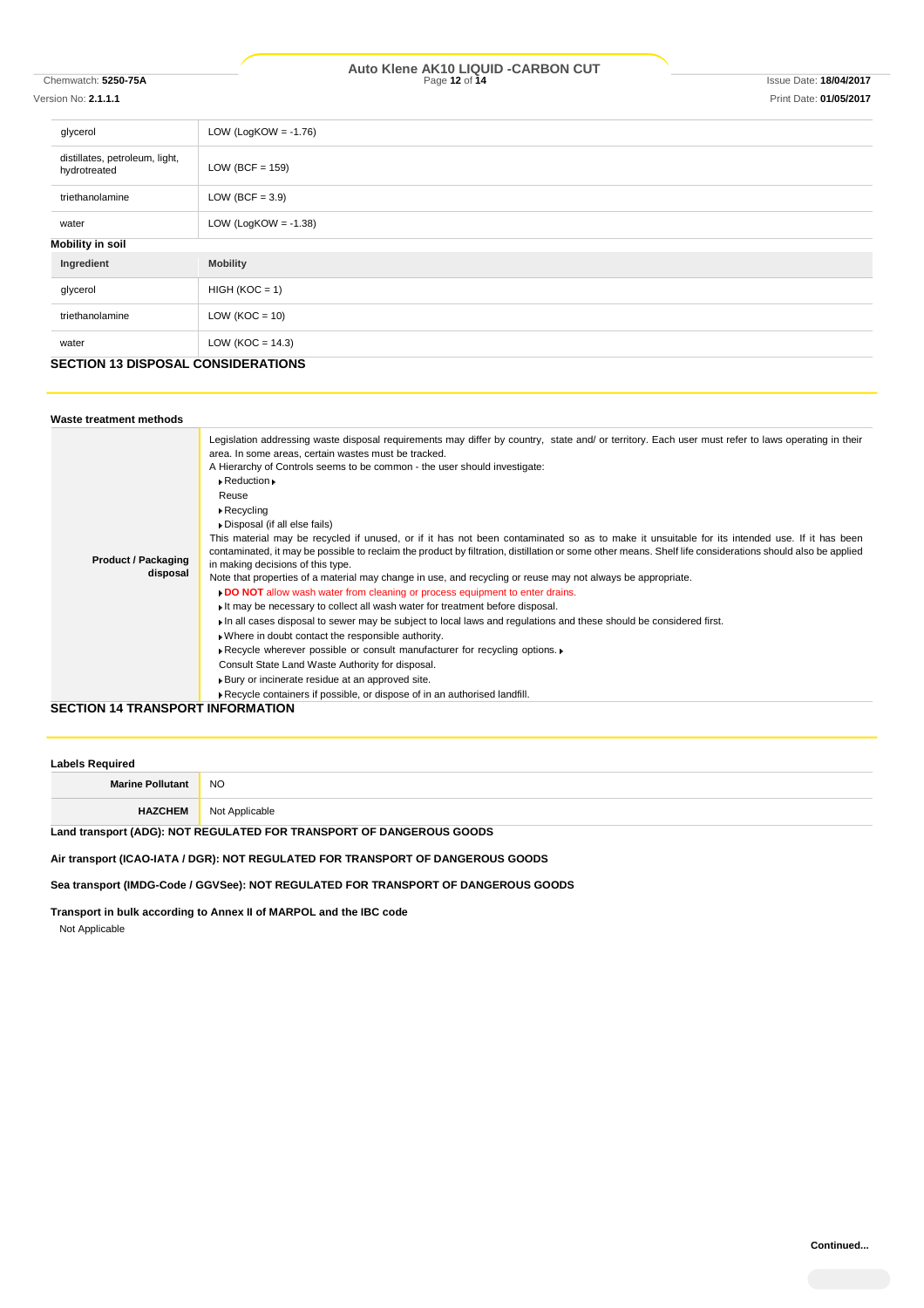#### **Auto Klene AK10 LIQUID - CARBON CUT**

Version No: **2.1.1.1** Print Date: **01/05/2017**

#### **SECTION 15 REGULATORY INFORMATION**

| Safety, health and environmental regulations / legislation specific for the substance or mixture |                                                                                                    |                                                                                                                                               |  |  |
|--------------------------------------------------------------------------------------------------|----------------------------------------------------------------------------------------------------|-----------------------------------------------------------------------------------------------------------------------------------------------|--|--|
| ALUMINIUM OXIDE(1344-28-1.) IS FOUND ON THE FOLLOWING REGULATORY LISTS                           |                                                                                                    |                                                                                                                                               |  |  |
| Australia Exposure Standards                                                                     |                                                                                                    | Australia Inventory of Chemical Substances (AICS)                                                                                             |  |  |
|                                                                                                  | WHITE MINERAL OIL (PETROLEUM)(8042-47-5) IS FOUND ON THE FOLLOWING REGULATORY LISTS                |                                                                                                                                               |  |  |
| Australia Exposure Standards                                                                     |                                                                                                    | Australia Inventory of Chemical Substances (AICS)                                                                                             |  |  |
| Australia Hazardous Substances Information System - Consolidated Lists                           |                                                                                                    | International Agency for Research on Cancer (IARC) - Agents Classified by the IARC<br>Monographs                                              |  |  |
| GLYCEROL(56-81-5) IS FOUND ON THE FOLLOWING REGULATORY LISTS                                     |                                                                                                    |                                                                                                                                               |  |  |
| Australia Exposure Standards                                                                     |                                                                                                    | Australia Inventory of Chemical Substances (AICS)                                                                                             |  |  |
|                                                                                                  | DISTILLATES, PETROLEUM, LIGHT, HYDROTREATED(64742-47-8) IS FOUND ON THE FOLLOWING REGULATORY LISTS |                                                                                                                                               |  |  |
| Australia Exposure Standards                                                                     |                                                                                                    | Australia Inventory of Chemical Substances (AICS)                                                                                             |  |  |
| Australia Hazardous Substances Information System - Consolidated Lists                           |                                                                                                    | International Agency for Research on Cancer (IARC) - Agents Classified by the IARC<br>Monographs                                              |  |  |
|                                                                                                  | CASTOR OIL(8001-79-4) IS FOUND ON THE FOLLOWING REGULATORY LISTS                                   |                                                                                                                                               |  |  |
| Australia Inventory of Chemical Substances (AICS)                                                |                                                                                                    |                                                                                                                                               |  |  |
|                                                                                                  | TRIETHANOLAMINE(102-71-6) IS FOUND ON THE FOLLOWING REGULATORY LISTS                               |                                                                                                                                               |  |  |
| Australia Exposure Standards                                                                     |                                                                                                    | Australia Inventory of Chemical Substances (AICS)                                                                                             |  |  |
| Australia Hazardous Substances Information System - Consolidated Lists                           |                                                                                                    | International Agency for Research on Cancer (IARC) - Agents Classified by the IARC<br>Monographs                                              |  |  |
|                                                                                                  | WATER(7732-18-5) IS FOUND ON THE FOLLOWING REGULATORY LISTS                                        |                                                                                                                                               |  |  |
| Australia Inventory of Chemical Substances (AICS)                                                |                                                                                                    |                                                                                                                                               |  |  |
| <b>National Inventory</b>                                                                        | <b>Status</b>                                                                                      |                                                                                                                                               |  |  |
| Australia - AICS                                                                                 | Y                                                                                                  |                                                                                                                                               |  |  |
| Canada - DSL                                                                                     | Y                                                                                                  |                                                                                                                                               |  |  |
| Canada - NDSL                                                                                    |                                                                                                    | N (glycerol; triethanolamine; water; distillates, petroleum, light, hydrotreated; aluminium oxide; castor oil; white mineral oil (petroleum)) |  |  |
| China - IECSC                                                                                    | Y                                                                                                  |                                                                                                                                               |  |  |
| Europe - EINEC / ELINCS /<br><b>NLP</b>                                                          | Y                                                                                                  |                                                                                                                                               |  |  |
| Japan - ENCS                                                                                     |                                                                                                    | N (glycerol; triethanolamine; water; distillates, petroleum, light, hydrotreated; aluminium oxide; castor oil; white mineral oil (petroleum)) |  |  |
| Korea - KECI                                                                                     | Y                                                                                                  |                                                                                                                                               |  |  |
| New Zealand - NZIoC                                                                              | Υ                                                                                                  |                                                                                                                                               |  |  |
| Philippines - PICCS                                                                              | Y                                                                                                  |                                                                                                                                               |  |  |
| USA - TSCA                                                                                       | Y                                                                                                  |                                                                                                                                               |  |  |
| Legend:                                                                                          | $Y = All$ ingredients are on the inventory                                                         | N = Not determined or one or more ingredients are not on the inventory and are not exempt from listing(see specific ingredients in brackets)  |  |  |
| <b>SECTION 16 OTHER INFORMATION</b>                                                              |                                                                                                    |                                                                                                                                               |  |  |

#### **Other information**

#### **Ingredients with multiple cas numbers**

| <b>Name</b>                                                                                                                                                                  | <b>CAS No</b>                                                                                       |  |
|------------------------------------------------------------------------------------------------------------------------------------------------------------------------------|-----------------------------------------------------------------------------------------------------|--|
| glycerol                                                                                                                                                                     | 56-81-5, 29796-42-7, 30049-52-6, 37228-54-9, 75398-78-6, 78630-16-7, 8013-25-0                      |  |
| castor oil                                                                                                                                                                   | 8001-79-4, 64147-40-6, 8006-52-8, 8013-56-7, 8015-57-4, 8021-37-2, 8036-08-6, 8041-95-0, 89958-32-7 |  |
| Classification of the proporation and its individual comparate has drown an official and outboritative courses as well as independent review by the Chamwatch Classification |                                                                                                     |  |

ation of the preparation and its individual components has drawn on official and authoritative sources as well as independent review by the Chemwatch Classification committee using available literature references.

The SDS is a Hazard Communication tool and should be used to assist in the Risk Assessment. Many factors determine whether the reported Hazards are Risks in the workplace or other settings. Risks may be determined by reference to Exposures Scenarios. Scale of use, frequency of use and current or available engineering controls must be considered.